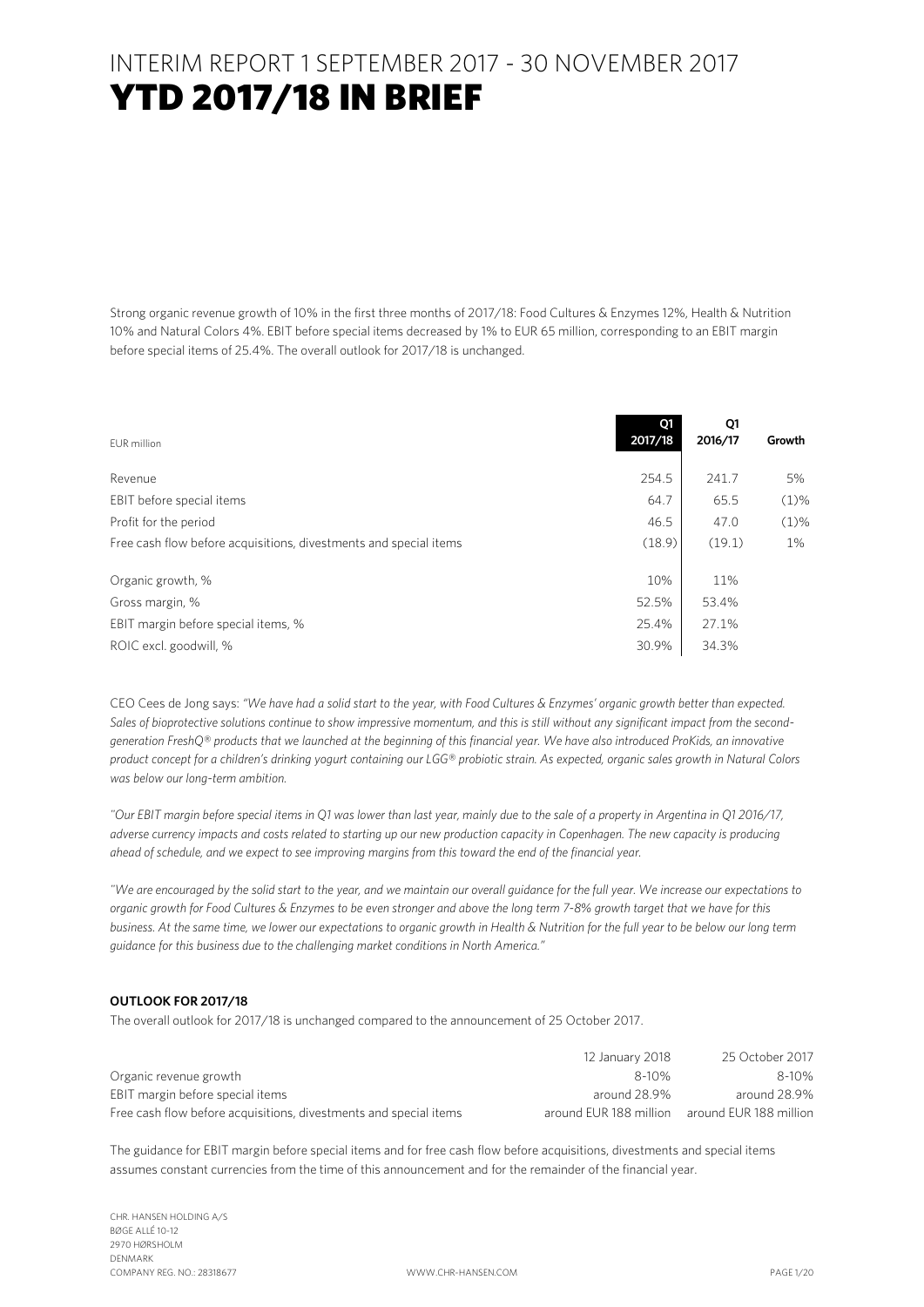### INTERIM REPORT 1 SEPTEMBER 2017 - 30 NOVEMBER 2017

## FINANCIAL HIGHLIGHTS AND KEY FIGURES

This unaudited interim report has been prepared in accordance with IAS 34 and additional Danish regulations. The interim report has been prepared in accordance with the accounting policies set out in the Annual Report for 2016/17.

|                                                      | Q1<br>2017/18 | Q1<br>2016/17 | Growth  |
|------------------------------------------------------|---------------|---------------|---------|
| Income statement, EUR million                        |               |               |         |
| Revenue                                              | 254.5         | 241.7         | 5%      |
| Gross profit                                         | 133.7         | 129.0         | 4%      |
| EBITDA before special items                          | 80.0          | 79.5          | 1%      |
| EBIT before special items                            | 64.7          | 65.5          | (1)%    |
| Special items                                        |               | (0.9)         | (100)%  |
| EBIT                                                 | 64.7          | 64.6          | 0%      |
| Profit for the period                                | 46.5          | 47.0          | $(1)$ % |
| <b>Financial position, EUR million</b>               |               |               |         |
| Total assets                                         | 1,796.7       | 1,767.2       |         |
| Invested capital                                     | 1,623.9       | 1,589.9       |         |
| Net working capital                                  | 211.6         | 200.0         |         |
| Equity                                               | 702.9         | 696.7         |         |
| Net interest-bearing debt                            | 646.5         | 645.2         |         |
| Cash flow and investments, EUR million               |               |               |         |
| Cash flow from operating activities                  | 4.2           | 2.4           | 75%     |
| Cash flow used for investing activities              | (23.2)        | (95.4)        | 76%     |
| Free cash flow                                       | (19.0)        | (93.0)        | 80%     |
| Free cash flow before special items and acquisitions | (18.9)        | (19.1)        | 1%      |
| Earnings per share, EUR                              |               |               |         |
| EPS, diluted                                         | 0.35          | 0.35          | 0%      |
| Key ratios                                           |               |               |         |
| Organic growth, %                                    | 10            | 11            |         |
| Gross margin, %                                      | 52.5          | 53.4          |         |
| Operating expenses, %                                | 27.1          | 26.3          |         |
| EBITDA margin before special items, %                | 31.4          | 32.9          |         |
| EBIT margin before special items, %                  | 25.4          | 27.1          |         |
| EBIT margin, %                                       | 25.4          | 26.8          |         |
| ROIC excl. goodwill, %                               | 30.9          | 34.3          |         |
| ROIC, %                                              | 16.1          | 17.3          |         |
| NWC, %                                               | 19.7          | 20.5          |         |
| R&D, %                                               | 7.8           | 7.4           |         |
| Capital expenditures, %                              | 9.1           | 10.2          |         |
| Net debt to EBITDA before special items              | 1.8x          | 1.9x          |         |

Organic growth: Increase in revenue adjusted for sales reduction, acquisitions and divestments, and measured in local currency.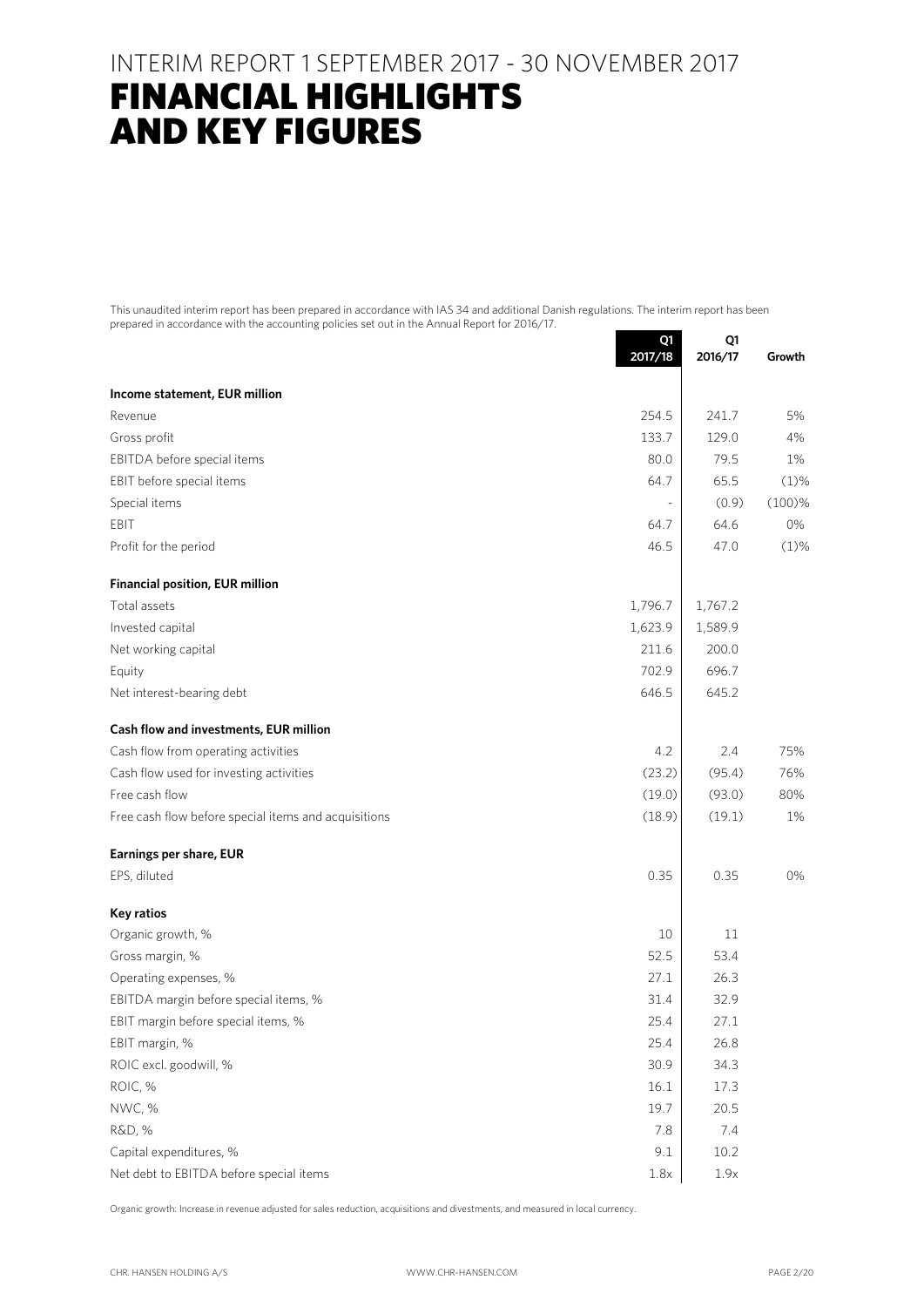## INTERIM REPORT 1 SEPTEMBER 2017 - 30 NOVEMBER 2017 YTD 2017/18 RESULTS 2017/18





#### **MARKET DEVELOPMENT**

During the first three months of 2017/18, the end markets for fermented milk grew by 3-4%, driven by Asia-Pacific, the Middle East and Africa, while some key markets in the EU and the US showed little or no growth.

The global market for cheese grew by around 2%.

The market for probiotic dietary supplements continues to grow, driven by increased consumer awareness leading to higher penetration in all regions, with Asia-Pacific seeing the highest growth. Market conditions in North America are challenged due to an increased number of suppliers and sales channels.

The market for microbial-based solutions for animal health developed favorably, supported by increased focus on reducing the use of antibiotics in livestock production. The beef and dairy cattle markets in North America continue to be under some pressure, but are slowly improving.

Conversion to natural colors continued across most segments, driven by increased consumer demand for more natural products.

#### **REVENUE**

Organic growth was 10%, corresponding to a revenue increase of 5% to EUR 255 million. The organic growth was primarily driven by volume/mix effects, with around 2% coming from price increases in local currencies.

The price increases were mainly achieved by using EUR-based pricing in certain countries to protect EBIT from depreciating currencies.

| <b>REVENUE</b>           | 2017/18 |
|--------------------------|---------|
|                          |         |
| Organic growth (vol/mix) | 8%      |
| Organic growth (price)   | 2%      |
| Organic growth           | 10%     |
| Currencies               | $-5%$   |
| <b>EUR</b> growth        | 5%      |

#### **REVENUE BY REGION EMEA (Europe, Middle East and Africa)**

Organic growth was 6%, corresponding to a revenue increase of 5%, driven by strong growth in bioprotection, cheese, enzymes and meat, and solid growth in probiotics for fermented milk. Fermented milk delivered good growth, while Natural Colors showed modest growth. Revenue from human health decreased compared to last year due to timing of orders.

#### **North America**

Organic growth was 7%, corresponding to a revenue decrease of 1%, driven by strong growth in bioprotection, cheese, fermented milk including probiotics, enzymes, meat and animal health. Revenue from human health and Natural Colors decreased compared to last year. Human health was adversely impacted by lower sales to key customers, due to increased availability of probiotic products and a migration to new sales channels. Natural Colors was adversely impacted by timing of orders and a soft market for dairy & fruit preparations.

#### **APAC (Asia-Pacific)**

Organic growth was 20%, corresponding to a revenue increase of 15%, driven by strong growth in fermented milk, human health, animal health and Natural Colors. Enzymes and probiotics for fermented milk showed good growth, while revenue from cheese decreased compared to last year.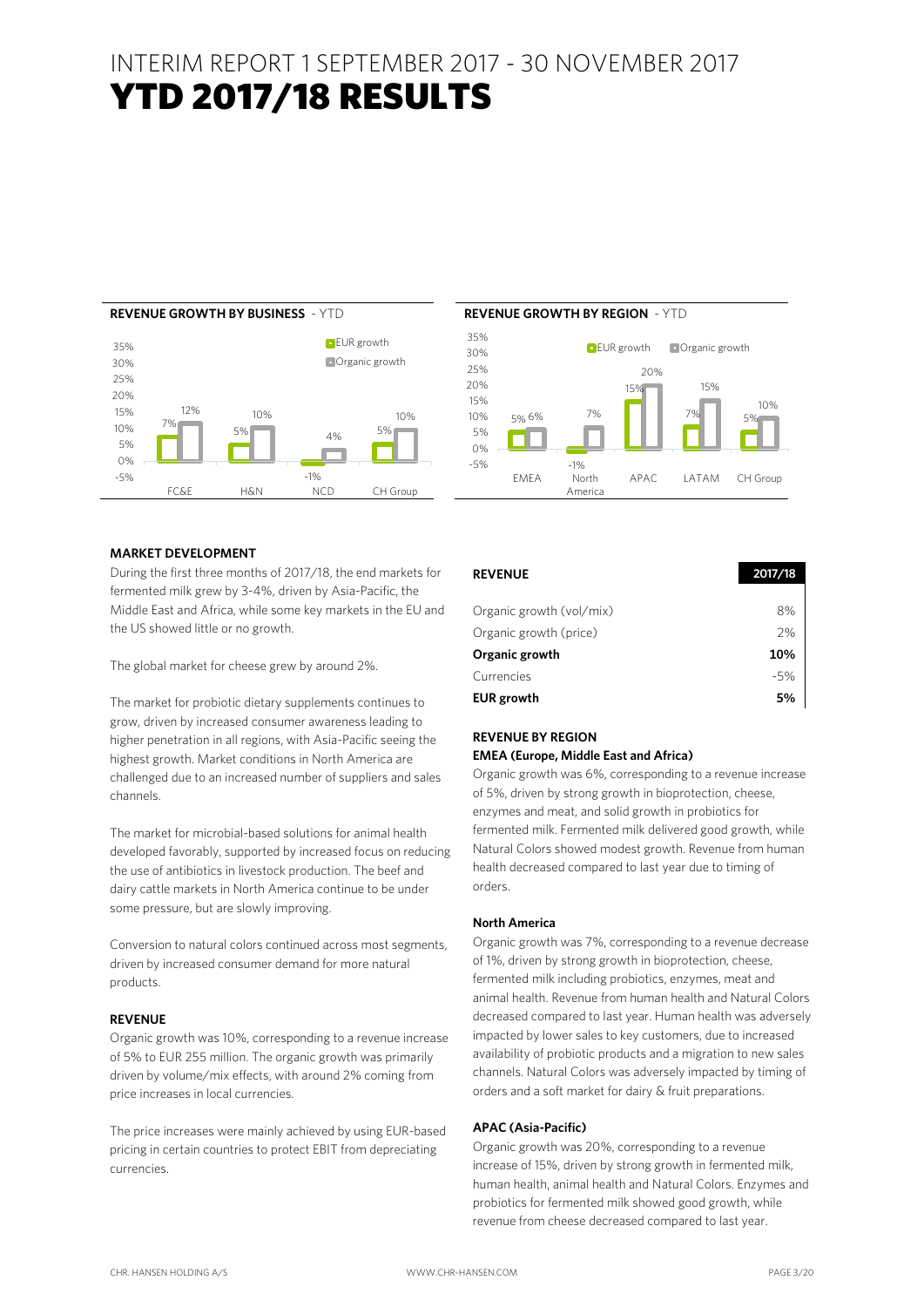## INTERIM REPORT 1 SEPTEMBER 2017 - 30 NOVEMBER 2017 YTD 2017/18 RESULTS 2017/18

Growth in fermented milk was mainly driven by strong growth in China, although at a lower growth rate than in previous years as the base increased.

#### **LATAM (Latin America)**

Organic growth was 15%, corresponding to a revenue increase of 7%, driven by strong growth in bioprotection, cheese, fermented milk, enzymes and plant health. Natural colors showed good growth, while revenue from probiotics for fermented milk and animal health decreased compared to last year.

#### **GROSS PROFIT**

Gross profit was EUR 134 million, up 4% on the first three months of 2016/17. The gross margin decreased by 0.9 percentage point to 52.5%, driven by Food Cultures & Enzymes and Natural Colors, partly offset by Health & Nutrition.

#### **OPERATING EXPENSES (% OF REVENUE)**

Operating expenses totaled EUR 69 million (27.1%), compared to EUR 64 million (26.3%) in the first three months of 2016/17.

Research & development (R&D) expenses including amortization and depreciation amounted to EUR 19 million (7.5%), compared to EUR 17 million (7.0%) in the first three months of 2016/17.

Total R&D expenditures incurred amounted to EUR 20 million (7.8%), compared to EUR 18 million (7.4%) in the first three months of 2016/17. The increase of EUR 2 million was driven by Nature's no. 1 initiatives, including bioprotection and LGG®.

| EUR million               | YTD<br>2017/18 | 2016/17 |
|---------------------------|----------------|---------|
| R&D expenses (P&L)        | 19.0           | 17.0    |
| - Amortization            | 1.8            | 17      |
| - Impairment              |                |         |
| + Capitalization          | 2.5            | 25      |
| R&D expenditures incurred | 19.7           | 17.8    |

Sales & marketing expenses amounted to EUR 32 million (12.7%), compared to EUR 32 million (13.3%) in the first three months of 2016/17.

Administrative expenses amounted to EUR 18 million (7.1%), compared to EUR 17 million (7.1%) in the first three months of 2016/17.

Net other operating income/expenses were nil, compared to an income of EUR 3 million in the first three months of 2016/17. The income in Q1 2016/17 was mainly driven by the sale of a property in Argentina.

#### **OPERATING PROFIT (EBIT) BEFORE SPECIAL ITEMS**

EBIT before special items amounted to EUR 65 million, compared to EUR 66 million in the first three months of 2016/17, a decrease of 1%. This was mainly due to the sale of a property in Argentina in 2016/17, an adverse impact from currencies and costs related to starting up the new production capacity in Copenhagen, including inventory build-up ahead of production shutdowns last year. A decrease in Food Cultures & Enzymes and Natural Colors was offset by an increase in Health & Nutrition.

The EBIT margin before special items was 25.4%, down 1.7 percentage points from 27.1% in the first three months of 2016/17.

#### **SPECIAL ITEMS**

Special items were nil, compared to EUR 1 million in the first three months of 2016/17, which concerned costs related to the acquisition and integration of LGG®.

#### **OPERATING PROFIT (EBIT)**

EBIT amounted to EUR 65 million, compared to EUR 65 million in the first three months of 2016/17. The EBIT margin was 25.4%, compared to 26.8% in the first three months of 2016/17.

#### **NET FINANCIALS AND TAX**

Net financial expenses amounted to EUR 4 million, compared to EUR 3 million in the first three months of 2016/17. The net interest cost was EUR 3 million, unchanged from the first three months of 2016/17.

The net impact from exchange rate adjustments was a negative EUR 1 million, mainly caused by unrealized losses from depreciating currencies in Brazil and China.

Income taxes were EUR 14 million, equivalent to an effective tax rate of 23%, compared to 24% in the first three months of 2016/17.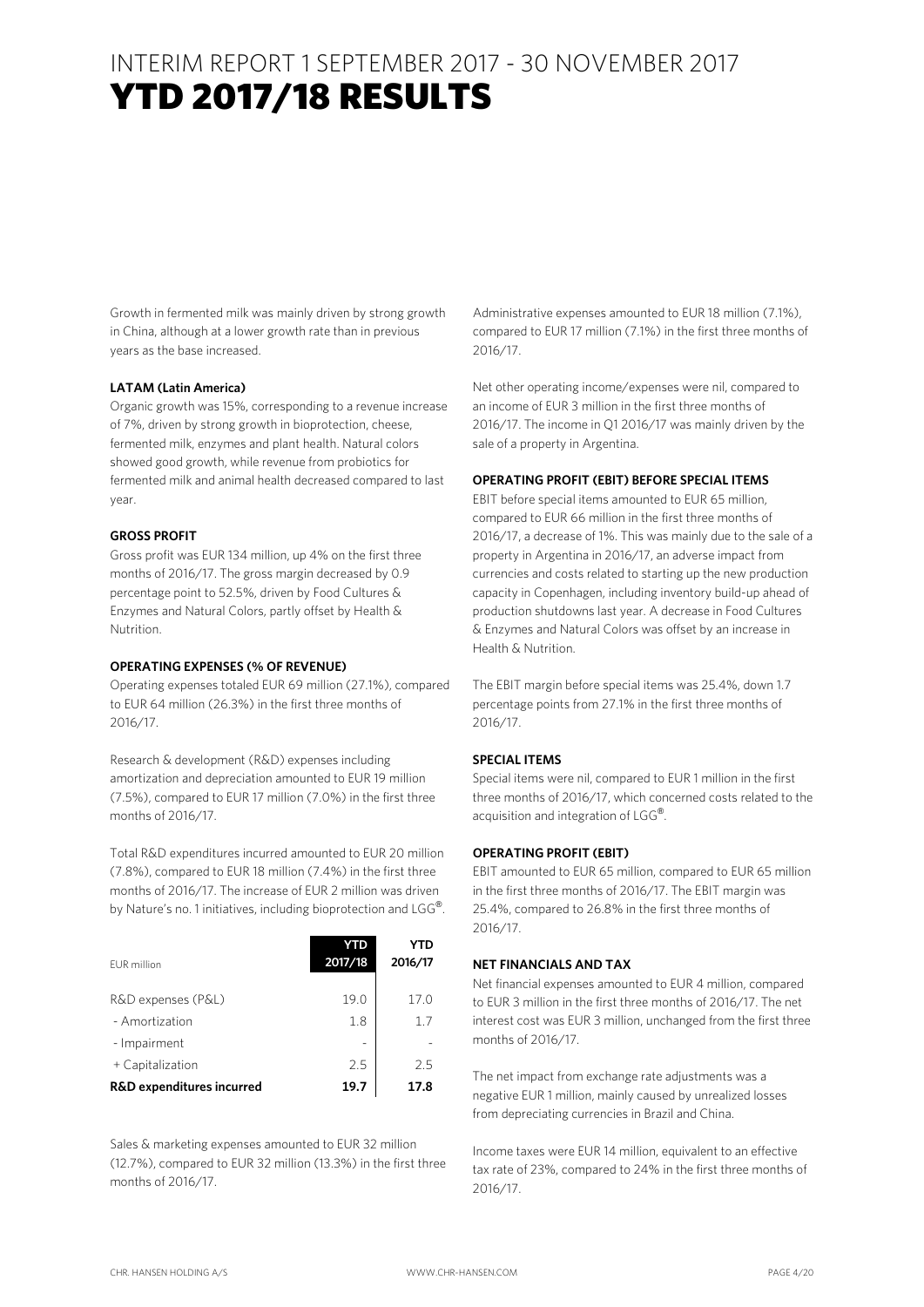## INTERIM REPORT 1 SEPTEMBER 2017 - 30 NOVEMBER 2017 YTD 2017/18 RESULTS 2017/18



#### **PROFIT FOR THE PERIOD**

Profit for the period was EUR 47 million, unchanged from the first three months of 2016/17.

#### **ASSETS**

At 30 November 2017, total assets amounted to EUR 1,797 million, compared to EUR 1,767 million a year earlier. The increase was mainly due to investments in the microbial production platform.

Total non-current assets amounted to EUR 1,420 million, compared to EUR 1,400 million at 30 November 2016. Intangible assets decreased by EUR 28 million, while property, plant and equipment increased by EUR 51 million.

Total current assets amounted to EUR 376 million, compared to EUR 368 million at 30 November 2016. Inventories increased by EUR 14 million, or 10%, and receivables by EUR 4 million, or 2%. Cash decreased by EUR 9 million to EUR 53 million.

#### **NET WORKING CAPITAL**

Net working capital was EUR 212 million, or 19.7% of revenue, compared to EUR 200 million, or 20.5%, in the first three months of 2016/17. The decrease in percentage of revenue was due to lower trade receivables.

#### **EQUITY**

Total equity amounted to EUR 703 million at 30 November 2017, compared to EUR 697 million a year earlier.

An ordinary dividend for the financial year 2016/17 totaling EUR 112 million was paid out in December 2017.





23

 $22$ 

#### **NET DEBT**

Net interest-bearing debt amounted to EUR 647 million, or 1.8x EBITDA, compared to EUR 645 million, or 1.9x EBITDA, at 30 November 2016.

#### **RETURN ON INVESTED CAPITAL (ROIC) EXCLUDING GOODWILL**

The return on invested capital excluding goodwill was 30.9%, compared to 34.3% in the first three months of 2016/17. Invested capital excluding goodwill increased to EUR 858 million, compared to EUR 811 million at 30 November 2016, mainly due to investments in the microbial production platform.

#### **CASH FLOW**

Cash flow from operating activities was EUR 4 million, compared to EUR 2 million in the first three months of 2016/17.

Cash flow used for operational investing activities was EUR 23 million, or 9.1% of revenue, compared to EUR 22 million, or 9.3% of revenue, in the first three months of 2016/17.

Development expenditures of EUR 3 million, or 1.0% of revenue, were capitalized, compared to EUR 3 million, or 1.0%, in the first three months of 2016/17.

Free cash flow before acquisitions and special items was a negative EUR 19 million, unchanged from the first three months of 2016/17.

Cash flow used for acquisitions was nil, compared to EUR 73 million in the first three months of 2016/17, which related to the acquisition of LGG® in November 2016.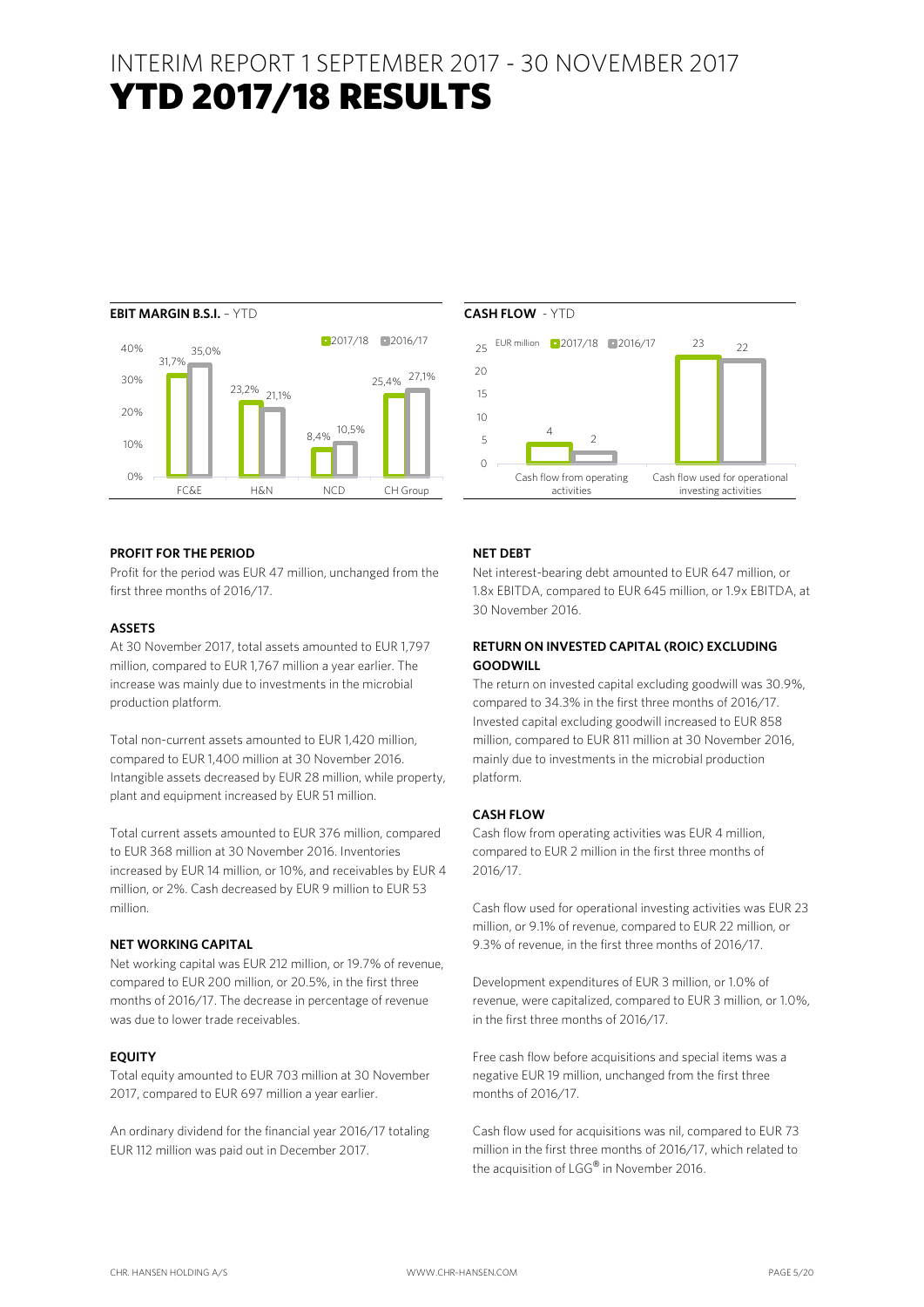## INTERIM REPORT 1 SEPTEMBER 2017 - 30 NOVEMBER 2017 SEGMENT INFORMATION

### FOOD CULTURES & ENZYMES

#### **61% OF REVENUE**

| EUR million             | Q1<br>2017/18 | Q1<br>2016/17 |
|-------------------------|---------------|---------------|
| Revenue                 | 155.1         | 144.3         |
| Organic growth          | 12%           | 10%           |
| EBITDA                  | 58.4          | 59.1          |
| EBITDA margin           | 37.7%         | 41.0%         |
| EBIT                    | 49.2          | 50.4          |
| EBIT margin             | 31.7%         | 35.0%         |
| ROIC excluding goodwill | 40.8%         | 45.0%         |



#### **REVENUE**

Organic growth for the first three months of 2017/18 was 12%, corresponding to a revenue increase of 7% to EUR 155 million. Organic growth comprised 10% from volume/mix and 2% from price increases in local currencies. The price increases were mainly achieved by using EUR-based pricing in certain countries to protect EBIT from depreciating currencies.

The organic growth was primarily driven by strong growth in cheese, fermented milk, enzymes and meat cultures. Probiotics delivered good growth.

Bioprotective cultures delivered organic growth of approximately 45%. Growth was driven by the existing segments within fermented milk, cheese and meat, with EMEA and North America being the main region. However, there was also very strong growth in LATAM, albeit from a low base. The launch of a range of second-generation bioprotective cultures has generated strong interest from customers, and initial ordering has been encouraging. Revenue from this new product is, though, still very limited.

ProKids, an innovative product concept for a children's drinking yogurt containing the LGG® probiotic strain, was also launched.

#### **EBIT**

EBIT amounted to EUR 49 million, compared to EUR 50 million in the first three months of 2016/17.

The EBIT margin was 31.7%, down 3.3 percentage points on Q1 2016/17, as a result of the sale of a property in Argentina in Q1 2016/17, adverse currency impacts, ramp-up costs for the new production capacity in Copenhagen, including inventory build-up ahead of production shutdowns last year, and an unfavorable product mix. The ramp-up of the new capacity has progressed without issue, and a positive contribution from this is expected toward the end of the financial year.

#### **ROIC EXCLUDING GOODWILL**

The return on invested capital excluding goodwill was 40.8%, compared to 45.0% in 2016/17. Invested capital excluding goodwill increased by EUR 29 million, or 6%, to EUR 494 million. The increase was mainly due to investments in production capacity.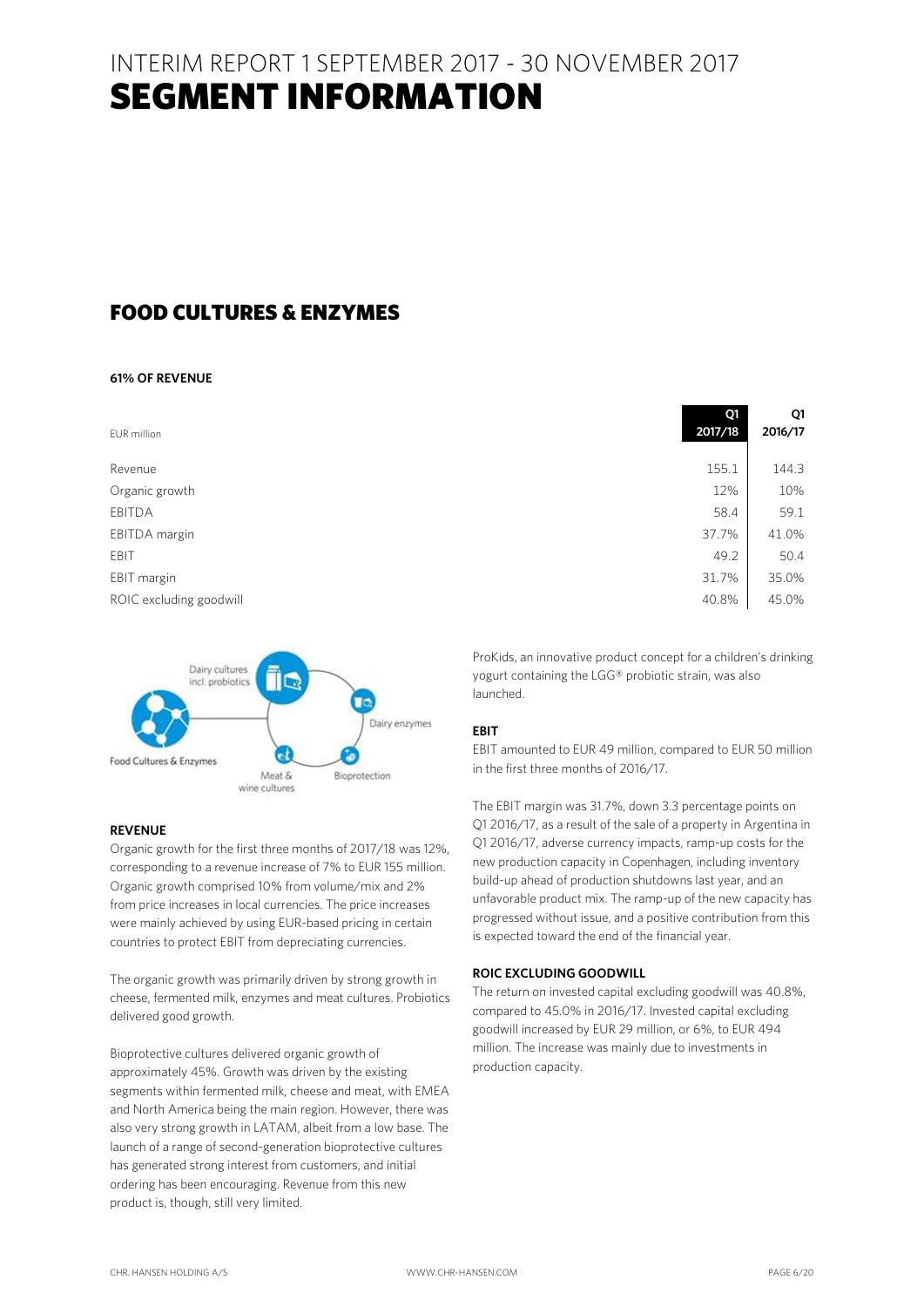## INTERIM REPORT 1 SEPTEMBER 2017 - 30 NOVEMBER 2017 SEGMENT INFORMATION

### HEALTH & NUTRITION

#### **19% OF REVENUE**

| EUR million             | Q1<br>2017/18 | Q1<br>2016/17 |
|-------------------------|---------------|---------------|
| Revenue                 | 48.3          | 46.0          |
| Organic growth          | 10%           | 8%            |
| EBITDA                  | 15.6          | 13.4          |
| EBITDA margin           | 32.3%         | 29.2%         |
| EBIT                    | 11.2          | 9.7           |
| EBIT margin             | 23.2%         | 21.1%         |
| ROIC excluding goodwill | 18.7%         | 17.8%         |



#### **REVENUE**

Organic growth for the first three months of 2017/18 was 10%, corresponding to a revenue increase of 5% to EUR 48 million, all from volume/mix. Animal health delivered strong growth, while human health showed modest growth. Plant health delivered very strong growth, albeit from a low base.

Organic growth in human health was driven by both dietary supplements and infant formula in APAC, partly offset by North America being impacted negatively by a challenging market situation due to increased availability of probiotic products and a migration to new sales channels.

Animal health was positively impacted by strong growth in silage and swine. Growth in poultry was modest, while cattle declined.

Plant health benefited from the launch of Quartzo<sup>TM</sup> and Presence<sup>TM</sup>, and the continued penetration of Nemix<sup>®</sup> C in Brazil. Quartzo™ and Presence™, both biological nematode control products, are important products for future growth, and strong customer interest has resulted in a promising pipeline of new sales leads.

#### **EBIT**

EBIT amounted to EUR 11 million, compared to EUR 10 million in Q1 2016/17. The EBIT margin was 23.2%, up 2.1 percentage points on Q1 2016/17. The increase was driven by the absence of royalty payments for LGG®, insourcing of NPC products, lower scrap and a positive mix in human health, partly offset by currency.

#### **ROIC EXCLUDING GOODWILL**

The return on invested capital excluding goodwill was 18.7%, compared to 17.8% in 2016/17. Invested capital excluding goodwill increased by EUR 5 million, or 2%, to EUR 240 million.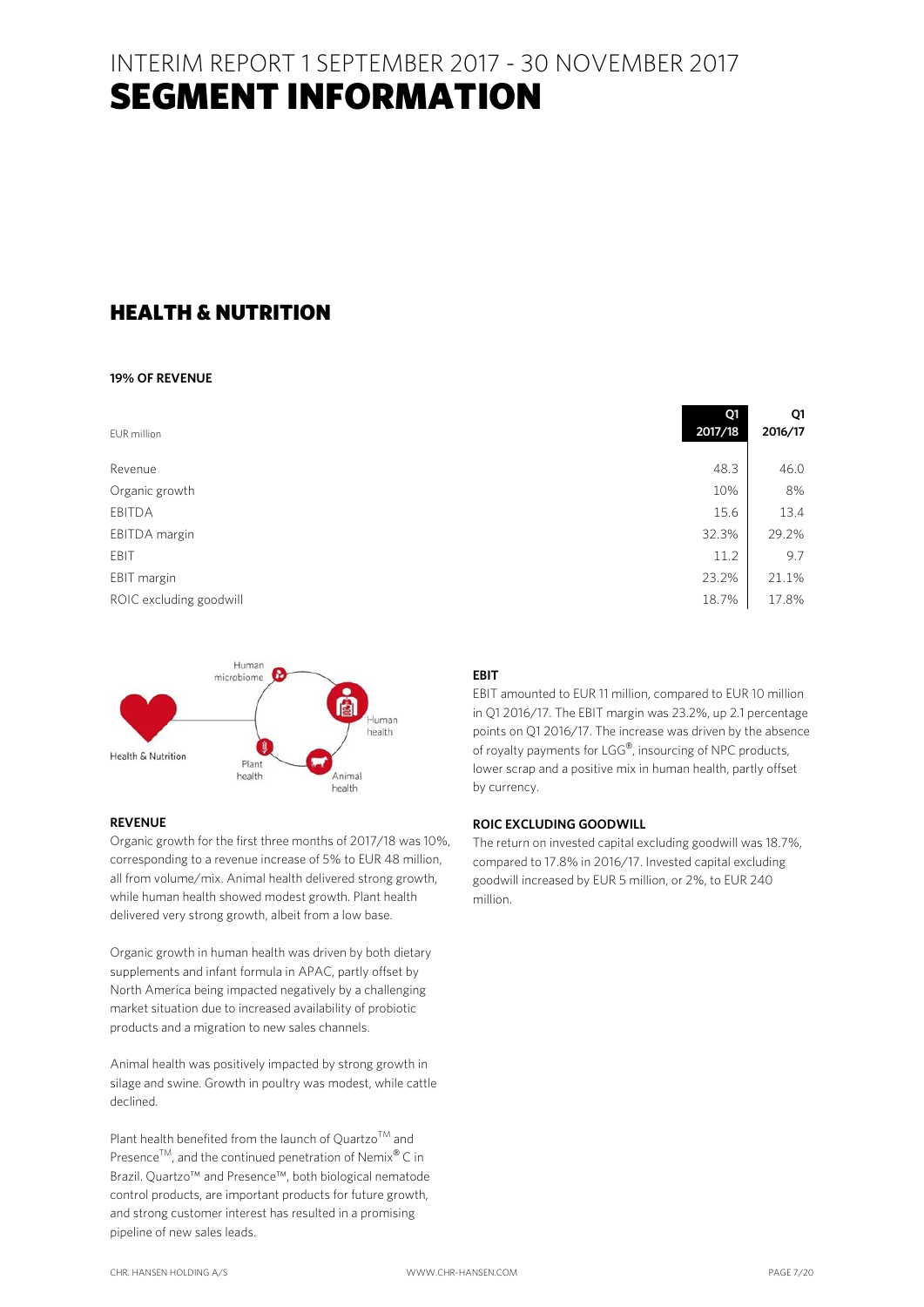## INTERIM REPORT 1 SEPTEMBER 2017 - 30 NOVEMBER 2017 SEGMENT INFORMATION

### NATURAL COLORS

### **20% OF REVENUE**

| EUR million             | ≺<br>2017/18 | ◡<br>2016/17 |
|-------------------------|--------------|--------------|
| Revenue                 | 51.1         | 51.4         |
| Organic growth          | 4%           | 13%          |
| EBITDA                  | 6.0          | 7.0          |
| EBITDA margin           | 11.8%        | 13.6%        |
| EBIT                    | 4.3          | 5.4          |
| EBIT margin             | 8.4%         | 10.5%        |
| ROIC excluding goodwill | 15.0%        | 22.1%        |



#### **REVENUE**

Organic growth for the first three months of 2017/18 was 4%, corresponding to an unchanged revenue of EUR 51 million. Organic growth comprised approximately 1% from volume/mix effects and 3% from price increases in local currencies. The price increases reflected increased raw material prices, general price increases and EUR-based pricing.

The organic volume growth was primarily driven by strong growth in the annatto and carotene categories and solid growth in coloring foodstuffs. Carmine declined compared to last year, partly due to a dedicated effort to improve profitability.

Globally, with North America as the exception, the dairy and prepared food industries showed strong growth. Sales to the beverage industries decreased due to a tough comparable in the Middle East.

APAC delivered strong growth, while LATAM and EMEA delivered modest growth. Revenue from North America decreased compared to last year, mainly due to order phasing and a soft market for dairy & fruit preparations.

| 2017/18 | 2016/17 |
|---------|---------|
|         |         |
| 51.1    | 51.4    |
| 4%      | 13%     |
| 6.0     | 70      |
| 11.8%   | 13.6%   |
| 4.3     | 5.4     |
| 8.4%    | 10.5%   |
| 15.0%   | 22.1%   |
|         |         |

**Q**1

 $\Omega$ 

Toward the end of Q1, Natural Colors launched a number of innovative solutions globally. These include a complete range of oil-soluble solutions for multiple applications, as well as new innovations for beverage applications.

#### **EBIT**

EBIT amounted to EUR 4 million, compared to EUR 5 million in Q1 2016/17. The EBIT margin was 8.4%, down 2.1 percentage points on Q1 2016/17. The decrease was mainly caused by a negative impact from raw materials, including timing of inventories, and lower sales, partly offset by a positive impact from ongoing optimization initiatives, including product management and operating efficiencies.

#### **ROIC**

The return on invested capital was 15.0%, compared to 22.1% in 2016/17. Invested capital increased by EUR 14 million, or 12%, to EUR 125 million, driven by higher working capital.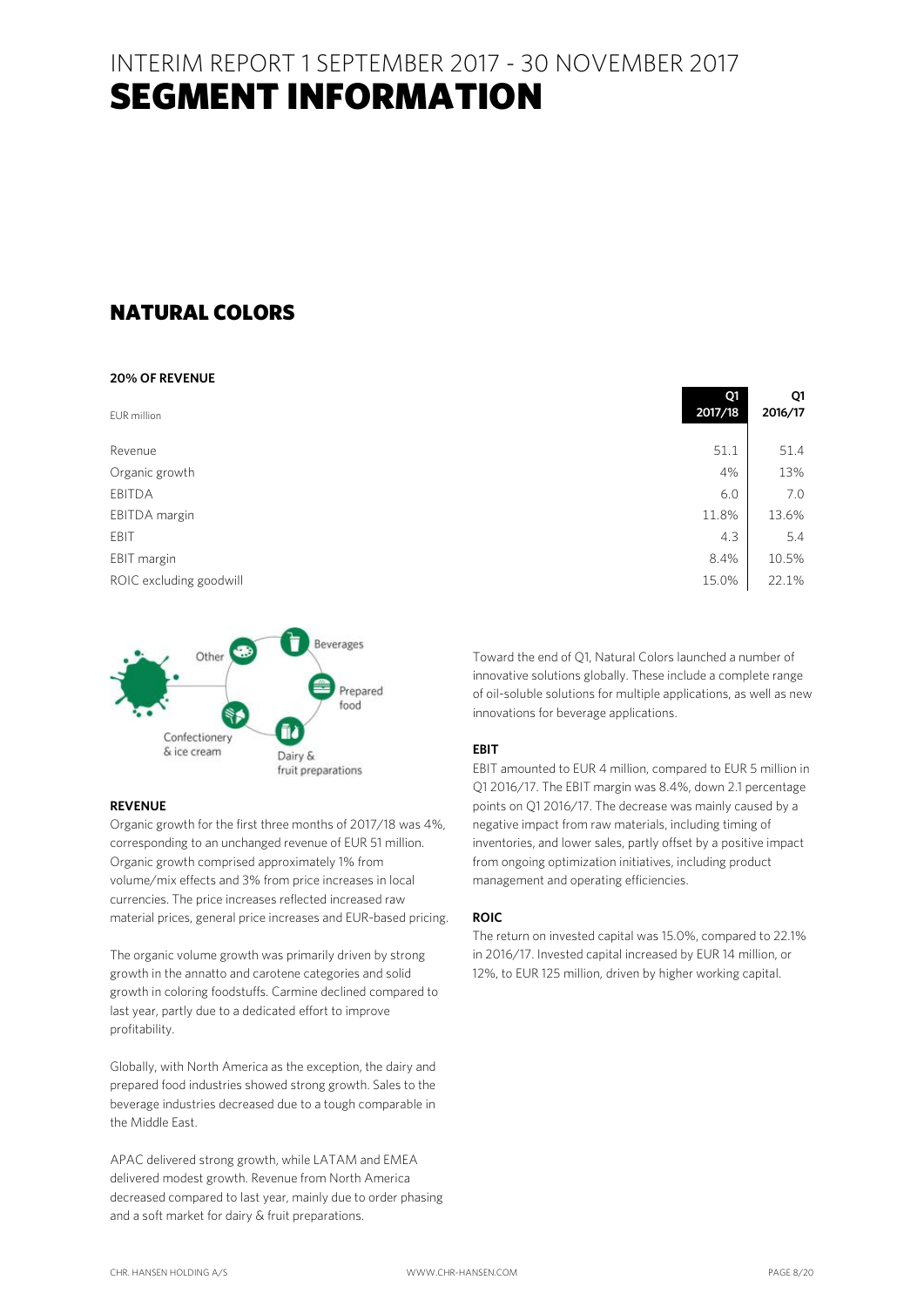## INTERIM REPORT 1 SEPTEMBER 2017 - 30 NOVEMBER 2017 OUTLOOK **RESULTS** FOR 2017/18

#### **ORGANIC REVENUE GROWTH**

For 2017/18, organic revenue growth for the Group is unchanged and expected to be 8-10%, which is in line with the long-term target.

Food Cultures & Enzymes is now expected to grow above the long-term ambition, while Health & Nutrition is now expected to grow below the long-term ambition, and Natural Colors is expected to grow in line with the long-term ambition.

#### **EBIT MARGIN BEFORE SPECIAL ITEMS (B.S.I.)**

The EBIT margin b.s.i. is expected to be around the 28.9% achieved in 2016/17.

In the first half of the year, costs to start and ramp up production using the new capacity in Copenhagen will impact the EBIT margin unfavorably. The current level of the USD will also, if maintained, impact the EBIT margin unfavorably in 2017/18.

#### **FREE CASH FLOW**

Free cash flow before acquisitions, divestments and special items is expected to be around the EUR 188 million achieved in 2016/17.

The guidance for EBIT margin before special items and for free cash flow before acquisitions, divestments and special items assumes constant currencies from the time of this announcement and for the remainder of the financial year. The impact from currencies is largely unchanged compared to the announcement of 25 October 2017.

#### **SENSITIVITY**

Chr. Hansen is a global company serving more than 140 countries through subsidiaries in more than 30 countries.

The most significant exchange rate exposure relates to USD, which accounts for around 30% of revenue, while the exposure to other currencies is modest.

Organic revenue growth is sensitive to exchange rate fluctuations in currencies where Chr. Hansen applies a EURbased pricing model, and to changes in raw material prices for natural colors.

The EBIT margin is also sensitive to exchange rate fluctuations and to changes in raw material prices for natural colors.

Production in the US and sourcing in USD only partly offset the impact on revenue from changes in the USD exchange rate. Therefore, the relative EBIT exposure is higher than the 30% revenue exposure.

The use of currency hedging of balance sheet exposures and future cash flows is described in note 4.3 to the Consolidated Financial Statements 2016/17.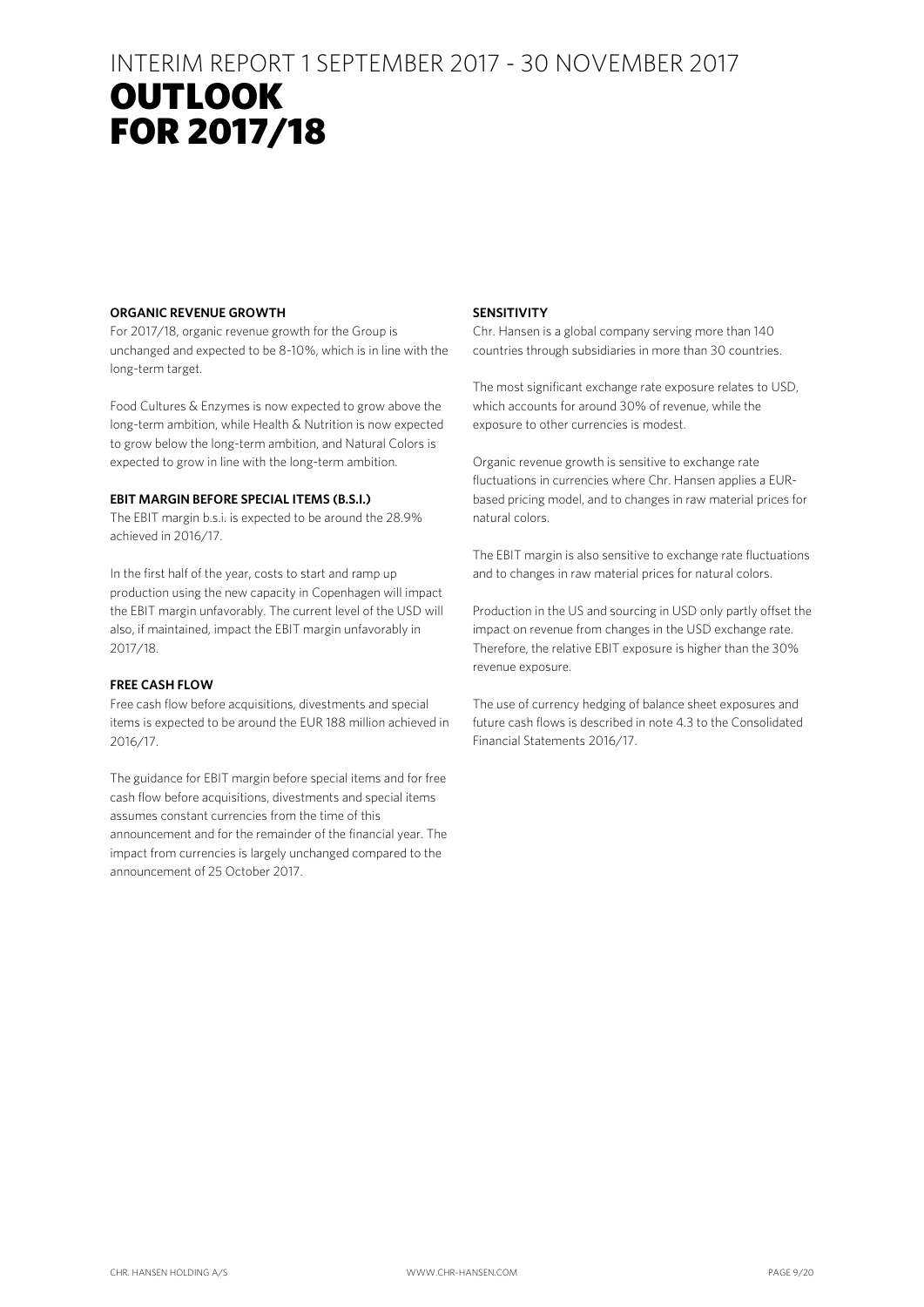### INTERIM REPORT 1 SEPTEMBER 2017 - 30 NOVEMBER 2017

## STATEMENT OF THE BOARD OF DIRECTORS AND EXECUTIVE BOARD

Today, the Board of Directors and Executive Board have considered and approved the interim report for Chr. Hansen Holding A/S for the period 1 September 2017 to 30 November 2017. The interim report has not been audited or reviewed by the Company's independent auditors.

The unaudited interim report has been prepared in accordance with IAS 34 and additional Danish regulations. Furthermore, the interim report has been prepared in accordance with the accounting policies set out in the Annual Report of Chr. Hansen Holding A/S for 2016/17.

In our opinion, the accounting policies used are appropriate and the overall presentation of the interim report is adequate. Furthermore, the interim report gives a true and fair view of the Group's assets, liabilities and financial position at 30 November 2017, and of the results of the Group's operations and cash flow for the period 1 September 2017 to 30 November 2017.

We further consider that the Management's Review in the preceding pages includes a true and fair account of the development and performance of the Group, the results for the period and the financial position, together with a description of the principal risks and uncertainties that the Group faces, in accordance with Danish disclosure requirements for listed companies. Besides what has been disclosed in this report, no changes in the Group's most significant risks and uncertainties have occurred relative to what was disclosed in the Annual Report of Chr. Hansen Holding A/S for 2016/17.

Hørsholm, 12 January 2018

#### Executive Board

| Cees De Jong<br>President and CEO | Søren Westh Lonning<br><b>CFO</b>   | Thomas Schäfer<br><b>CSO</b> |
|-----------------------------------|-------------------------------------|------------------------------|
| <b>Board of Directors</b>         |                                     |                              |
| Ole Andersen<br>Chairman          | Dominique Reiniche<br>Vice Chairman | Jesper Brandgaard            |
| Luis Cantarell                    | Lisbeth Grubov                      | Charlotte Hemmingsen         |
| Heidi Kleinbach-Sauter            | Per Poulsen                         | Kim Ib Sørensen              |
| Kristian Villumsen                | Mark Wilson                         |                              |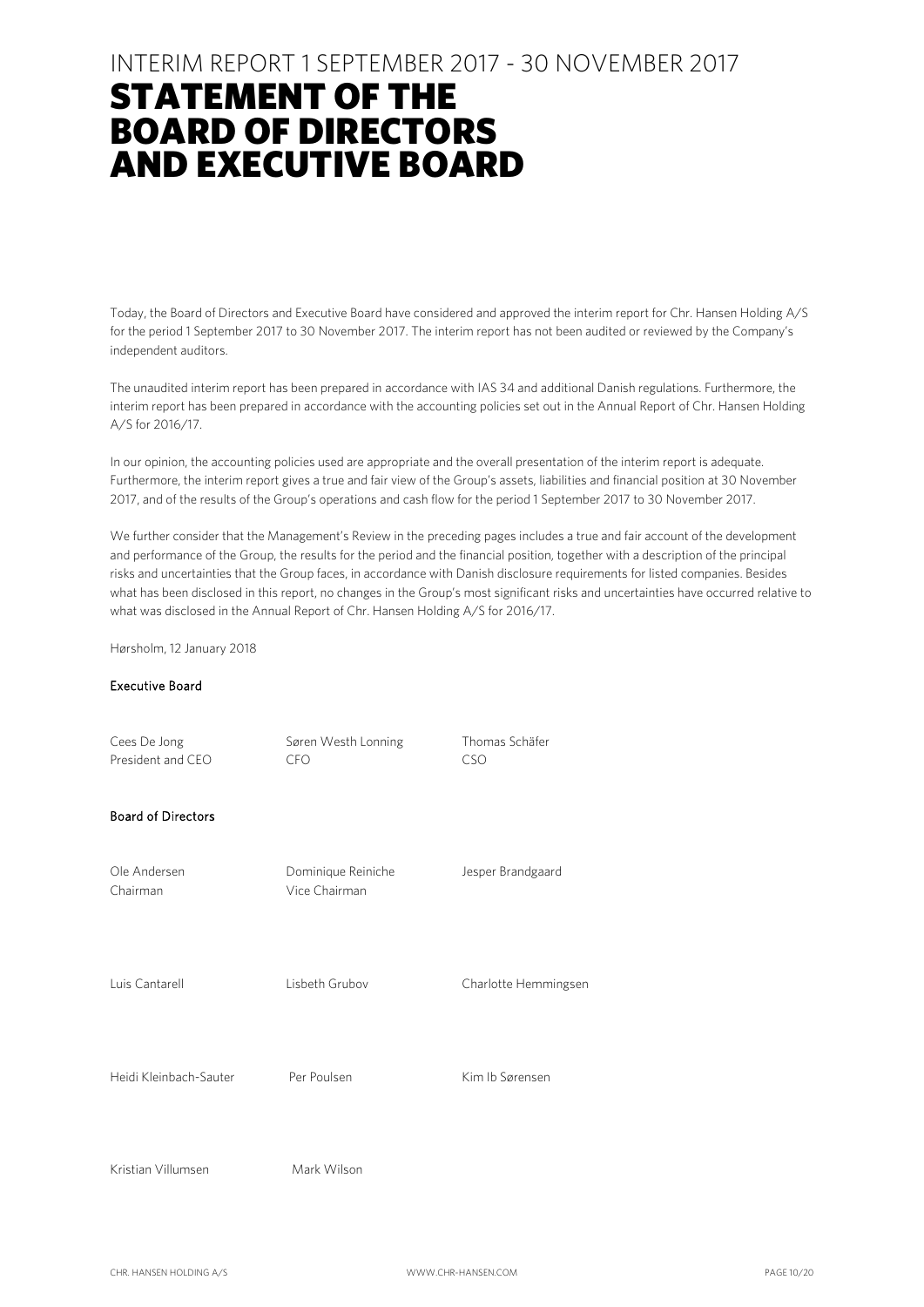### INTERIM REPORT 1 SEPTEMBER 2017 - 30 NOVEMBER 2017 ADDITIONAL INFORMATION

#### **CONFERENCE CALL**

Chr. Hansen will host a conference call on 12 January 2018 at 10:00 am CET. The conference call can be accessed via the Company's website, www.chr-hansen.com.

For further information, please contact:

Martin Riise, Head of IR +45 53 39 22 50

Anders Enevoldsen, Senior IR Officer +45 45 74 76 30

#### **FINANCIAL CALENDAR**

28 June 2018 Interim Report Q3

11 April 2018 Interim Report Q2 11 October 2018 Annual Report 2017/18 29 November 2018 Annual General Meeting 2017/18

#### Company information

Chr. Hansen Holding A/S Bøge Allé 10-12 2970 Hørsholm Denmark Tel. +45 45 74 74 74 [www.chr-hansen.com](http://www.chr-hansen.com/)

Company reg. no.: 28318677

#### **FORWARD-LOOKING STATEMENTS**

This report contains forward-looking statements. Such statements are subject to risks and uncertainties, as various factors, many of which are beyond the control of Chr. Hansen Holding A/S, may cause actual developments and results to differ materially from the expectations expressed in this report.

#### **ABOUT CHR. HANSEN**

Chr. Hansen is a leading global bioscience company that develops natural ingredient solutions for the food, nutritional, pharmaceutical and agricultural industries. We develop and produce cultures, enzymes, probiotics and natural colors for a rich variety of foods, confectionery, beverages, dietary supplements and even animal feed and plant protection. Our product innovation is based on more than 30,000 microbial strains – we like to refer to them as "good bacteria." Our solutions enable food manufacturers to produce more with less – while also reducing the use of chemicals and other synthetic additives – which makes our products highly relevant in today's world. We have been delivering value to our partners – and, ultimately, end consumers worldwide – for more than 140 years. We are proud that more than 1 billion people consume products containing our natural ingredients every day.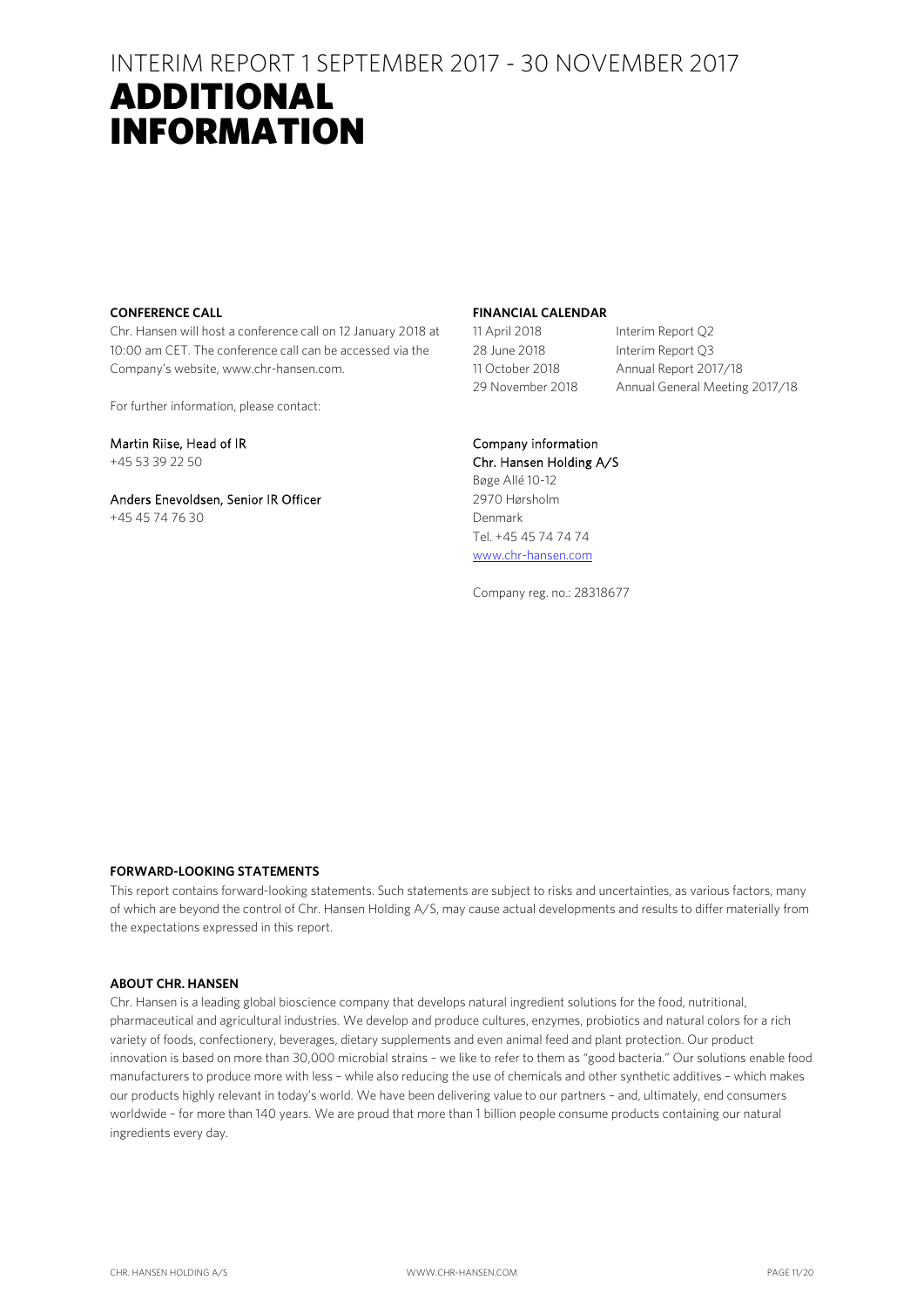## INCOME STATEMENT

| EUR million                             | Q1<br>2017/18  | Q1<br>2016/17 |
|-----------------------------------------|----------------|---------------|
|                                         |                |               |
| <b>REVENUE</b>                          | 254.5          | 241.7         |
| Cost of sales                           | (120.8)        | (112.7)       |
| <b>Gross profit</b>                     | 133.7          | 129.0         |
| Research and development expenses       | (19.0)         | (17.0)        |
| Sales and marketing expenses            | (32.4)         | (32.1)        |
| Administrative expenses                 | (18.0)         | (17.2)        |
| Other operating income                  | 0.5            | 2.8           |
| Other operating expenses                | (0.1)          |               |
| Operating profit before special items   | 64.7           | 65.5          |
| Special items                           | $\overline{a}$ | (0.9)         |
| <b>Operating profit (EBIT)</b>          | 64.7           | 64.6          |
| Net financial expenses                  | (4.3)          | (2.8)         |
| Profit before tax                       | 60.4           | 61.8          |
| Income taxes                            | (13.9)         | (14.8)        |
| Profit for the year                     | 46.5           | 47.0          |
| Attributable to:                        |                |               |
| Shareholders of Chr. Hansen Holding A/S | 46.5           | 47.0          |
| Earnings per share (EUR)                | 0.35           | 0.36          |
| Earnings per share, diluted (EUR)       | 0.35           | 0.35          |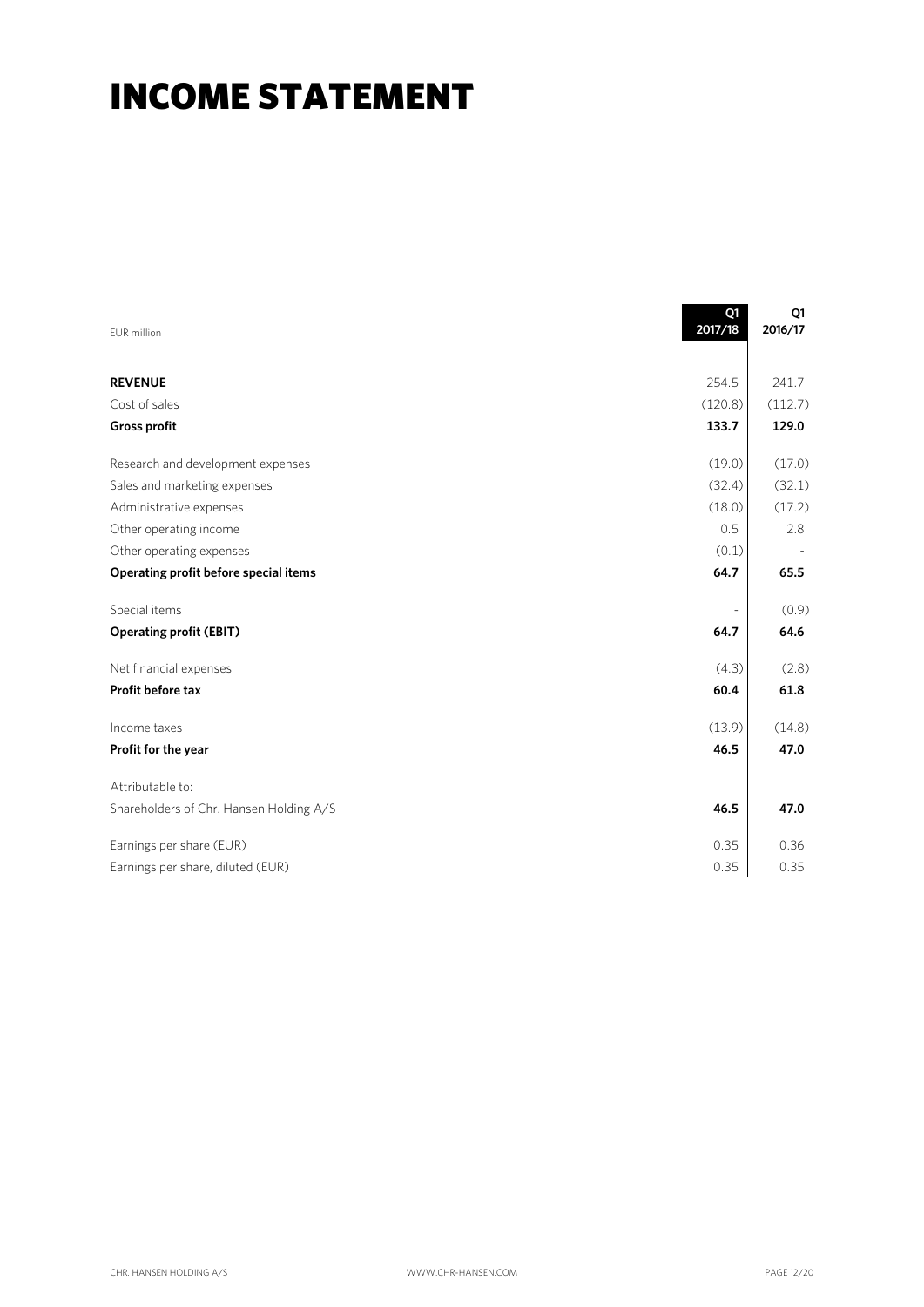## STATEMENT OF COMPREHENSIVE INCOME

| <b>EUR</b> million                                                                                | Q1<br>2017/18            | Q1<br>2016/17 |
|---------------------------------------------------------------------------------------------------|--------------------------|---------------|
| Profit for the period                                                                             | 46.5                     | 47.0          |
| Items that will not be reclassified subsequently to the income statement:                         |                          |               |
| Remeasurements of defined benefits plans                                                          | $\overline{\phantom{a}}$ | (0.1)         |
| Items that will be reclassified subsequently to the income statement when specific conditions are |                          |               |
| met:                                                                                              |                          |               |
| Currency translation of foreign Group companies                                                   | (1.8)                    | 2.0           |
| Cash flow hedge                                                                                   | 0.5                      | 1.3           |
| Tax related to cash flow hedge                                                                    | 0.1                      | (0.3)         |
| Other comprehensive income for the period                                                         | (1.2)                    | 2.9           |
| Total comprehensive income for the period                                                         | 45.3                     | 49.9          |
| Attributable to:                                                                                  |                          |               |
| Shareholders of Chr. Hansen Holding A/S                                                           | 45.3                     | 49.9          |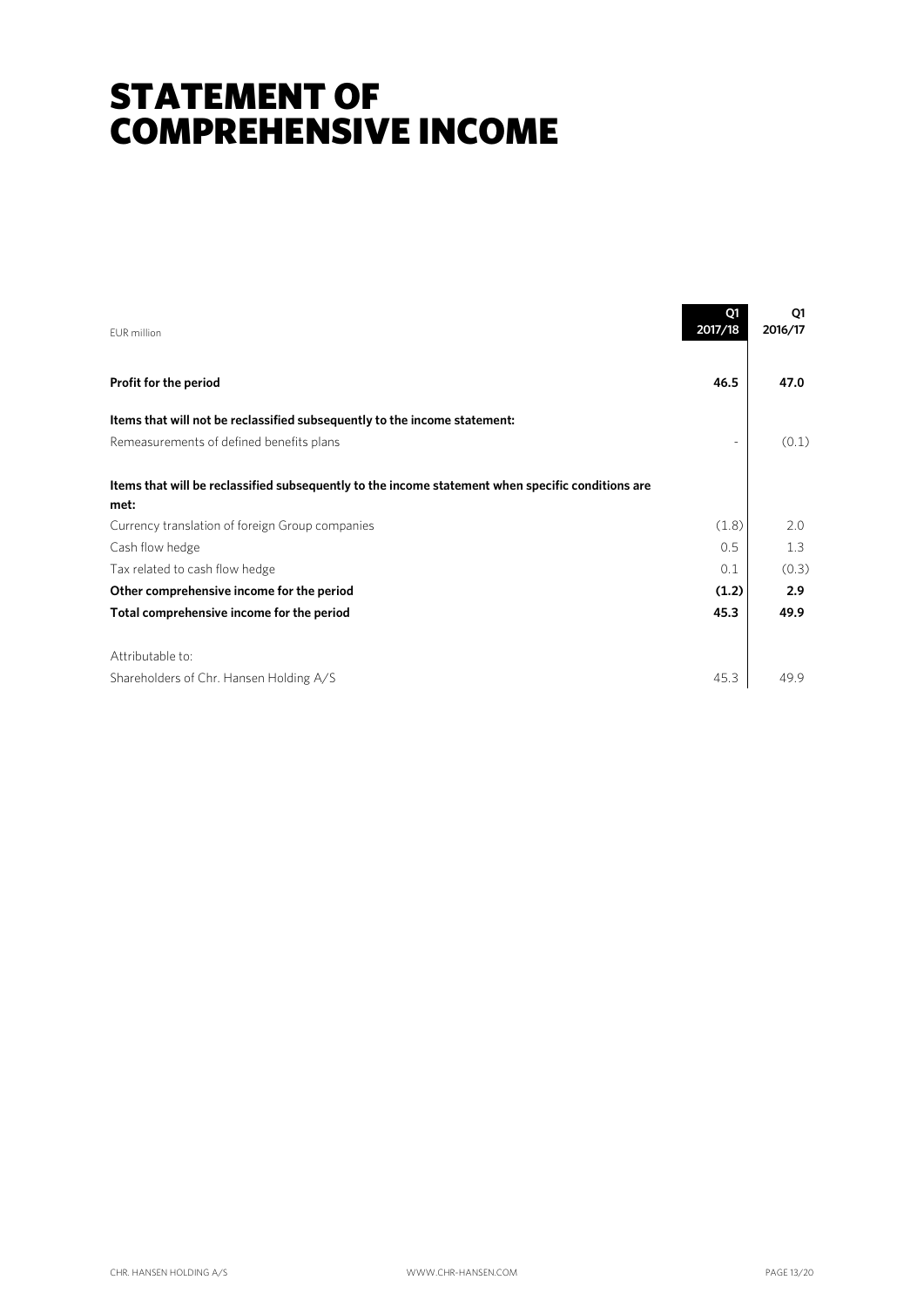## BALANCE SHEET

| <b>EUR</b> million                        | 30 Nov 2017 | 30 Nov 2016 | 31 Aug 2017 |
|-------------------------------------------|-------------|-------------|-------------|
| <b>ASSETS</b>                             |             |             |             |
| <b>Non-current assets</b>                 |             |             |             |
| Intangible assets                         |             |             |             |
| Goodwill                                  | 765.8       | 779.1       | 767.2       |
| Other intangible assets                   | 187.2       | 204.7       | 191.9       |
| Intangible assets in progress             | 37.1        | 34.6        | 36.0        |
| Total intangible assets                   | 990.1       | 1,018.4     | 995.1       |
| Property, plant and equipment             |             |             |             |
| Land and buildings                        | 140.5       | 139.1       | 141.6       |
| Plant and machinery                       | 149.1       | 148.4       | 151.8       |
| Other fixtures and equipment              | 24.1        | 16.9        | 23.0        |
| Property, plant and equipment in progress | 108.5       | 67.1        | 94.8        |
| Total property, plant and equipment       | 422.2       | 371.5       | 411.2       |
| Other non-current assets                  |             |             |             |
| Deferred tax                              | 8.0         | 9.6         | 8.2         |
| Total other non-current assets            | 8.0         | 9.6         | 8.2         |
| <b>Total non-current assets</b>           | 1,420.3     | 1,399.5     | 1,414.5     |
| <b>Current assets</b>                     |             |             |             |
| <b>Inventories</b>                        |             |             |             |
| Raw materials and consumables             | 25.8        | 24.7        | 22.0        |
| Work in progress                          | 49.6        | 47.7        | 45.3        |
| Finished goods and goods for resale       | 72.3        | 61.8        | 67.9        |
| <b>Total inventories</b>                  | 147.7       | 134.2       | 135.2       |
| <b>Receivables</b>                        |             |             |             |
| Trade receivables                         | 143.4       | 140.4       | 150.0       |
| Tax receivables                           | 5.0         | 4.8         | 4.6         |
| Other receivables                         | 17.6        | 18.4        | 16.0        |
| Prepayments                               | 9.9         | 8.4         | 8.8         |
| <b>Total receivables</b>                  | 175.9       | 172.0       | 179.4       |
| Cash and cash equivalents                 | 52.8        | 61.5        | 73.0        |
| <b>Total current assets</b>               | 376.4       | 367.7       | 387.6       |
| <b>Total assets</b>                       | 1,796.7     | 1,767.2     | 1,802.1     |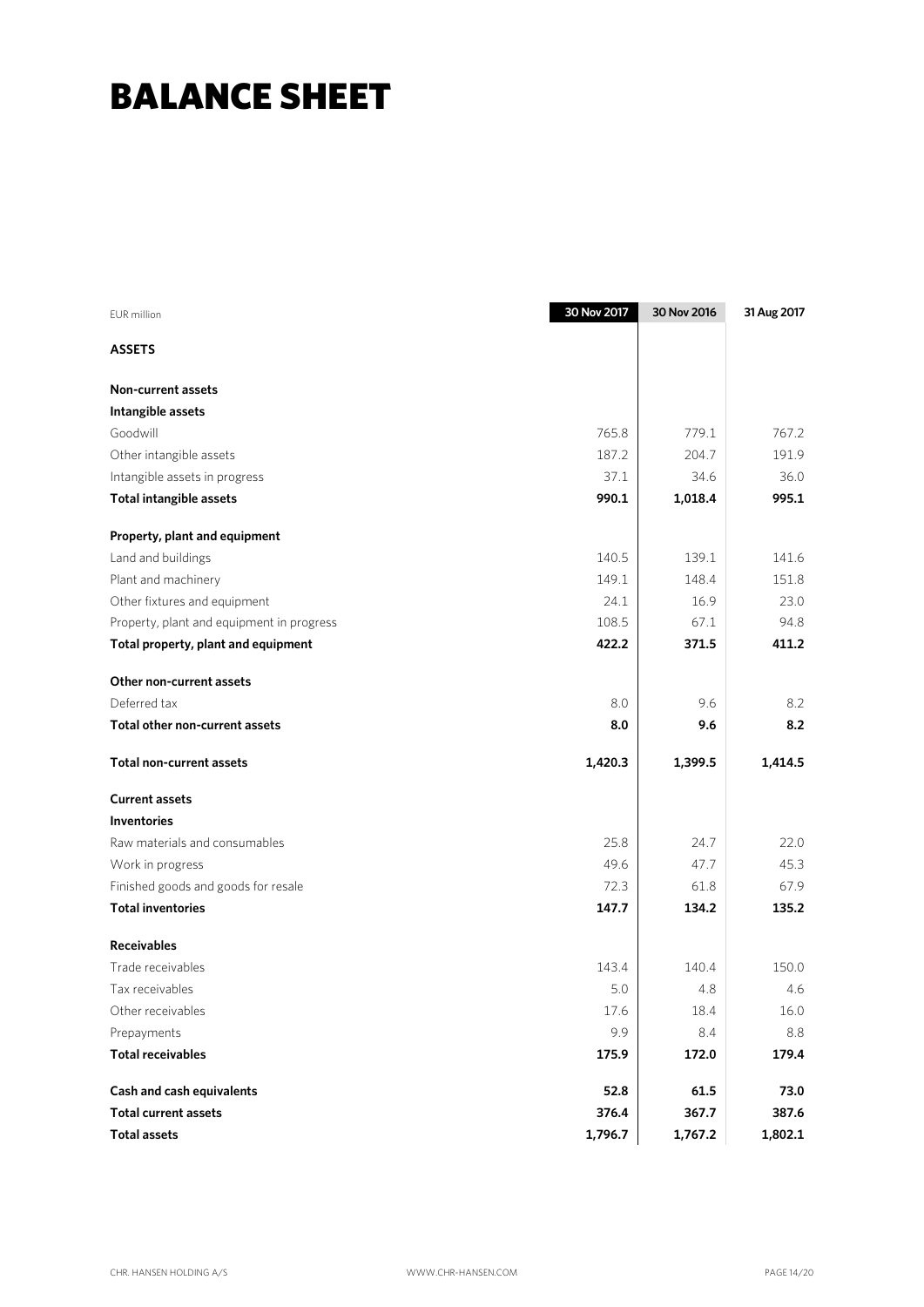## BALANCE SHEET

| EUR million                          | 30 Nov 2017 | 30 Nov 2016 | 31 Aug 2017 |
|--------------------------------------|-------------|-------------|-------------|
| <b>EQUITY AND LIABILITIES</b>        |             |             |             |
| <b>Equity</b>                        |             |             |             |
| Share capital                        | 177.2       | 177.2       | 177.3       |
| Reserves                             | 525.7       | 519.5       | 591.2       |
| <b>Total equity</b>                  | 702.9       | 696.7       | 768.5       |
| <b>Liabilities</b>                   |             |             |             |
| <b>Non-current liabilities</b>       |             |             |             |
| Employee benefit obligations         | 6.8         | 7.6         | 6.7         |
| Deferred tax                         | 72.6        | 68.5        | 72.1        |
| Provisions                           | 3.1         | 8.0         | 3.2         |
| Borrowings                           | 650.2       | 606.4       | 671.8       |
| Tax payables                         | 15.6        | 17.5        | 15.6        |
| <b>Total non-current liabilities</b> | 748.3       | 708.0       | 769.4       |
| <b>Current liabilities</b>           |             |             |             |
| Provisions                           | 0.1         | 0.1         | 0.1         |
| Borrowings                           | 49.1        | 100.3       | 29.6        |
| Prepayments from customers           | 0.4         | 0.4         | 0.2         |
| Trade payables                       | 79.5        | 74.6        | 110.4       |
| Tax payables                         | 20.7        | 13.2        | 39.5        |
| Declared dividend                    | 112.0       | 92.4        |             |
| Other payables                       | 83.7        | 81.5        | 84.4        |
| <b>Total current liabilities</b>     | 345.5       | 362.5       | 264.2       |
| <b>Total liabilities</b>             | 1,093.8     | 1,070.5     | 1,033.6     |
| <b>Total equity and liabilities</b>  | 1,796.7     | 1,767.2     | 1,802.1     |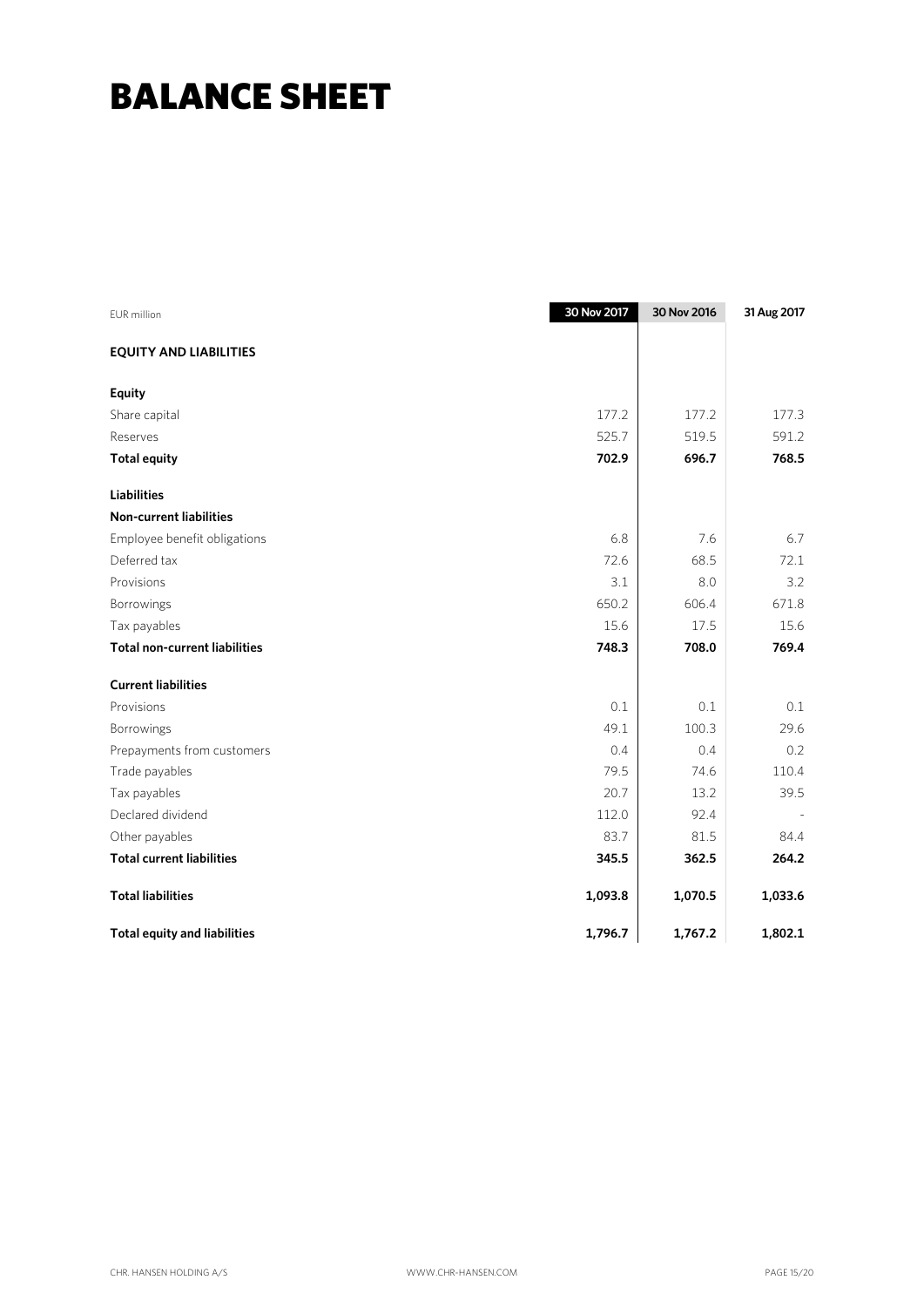## STATEMENT OF CHANGES IN EQUITY

|                                                                                   |                          |                          |                     |                      | 2017/18      |
|-----------------------------------------------------------------------------------|--------------------------|--------------------------|---------------------|----------------------|--------------|
| EUR million                                                                       | Share capital            | Currency<br>translation  | Cash flow<br>hedges | Retained<br>earnings | <b>Total</b> |
| Equity at 1 September 2017                                                        | 177.3                    | (38.2)                   | (1.9)               | 631.3                | 768.5        |
| Total comprehensive income for the year, cf.<br>statement of comprehensive income | (0.1)                    | (1.7)                    | 0.6                 | 46.5                 | 45.3         |
| <b>Transactions with owners:</b>                                                  |                          |                          |                     |                      |              |
| Exercised share options                                                           | $\overline{a}$           | $\overline{\phantom{a}}$ |                     | 0.5                  | 0.5          |
| Share-based payment                                                               | $\overline{\phantom{a}}$ |                          |                     | 0.6                  | 0.6          |
| Dividend                                                                          | $\overline{\phantom{0}}$ | $\overline{\phantom{a}}$ |                     | (112.0)              | (112.0)      |
| Equity at 30 November 2017                                                        | 177.2                    | (39.9)                   | (1.3)               | 566.9                | 702.9        |

|                                                                                   |               |                         |                            |                      | 2016/17 |
|-----------------------------------------------------------------------------------|---------------|-------------------------|----------------------------|----------------------|---------|
| EUR million                                                                       | Share capital | Currency<br>translation | <b>Cash flow</b><br>hedges | Retained<br>earnings | Total   |
| Equity at 1 September 2016                                                        | 177.2         | (31.0)                  | (3.7)                      | 587.8                | 730.3   |
| Total comprehensive income for the year, cf.<br>statement of comprehensive income |               | 2.0                     | 1.0                        | 46.9                 | 49.9    |
| <b>Transactions with owners:</b>                                                  |               |                         |                            |                      |         |
| Purchase of treasury shares                                                       |               |                         |                            | (6.8)                | (6.8)   |
| Exercised share options                                                           |               |                         |                            | 14.9                 | 14.9    |
| Share-based payment                                                               |               |                         | $\overline{\phantom{a}}$   | 0.8                  | 0.8     |
| Dividend                                                                          |               |                         |                            | (92.4)               | (92.4)  |
| Equity at 30 November 2016                                                        | 177.2         | (29.0)                  | (2.7)                      | 551.2                | 696.7   |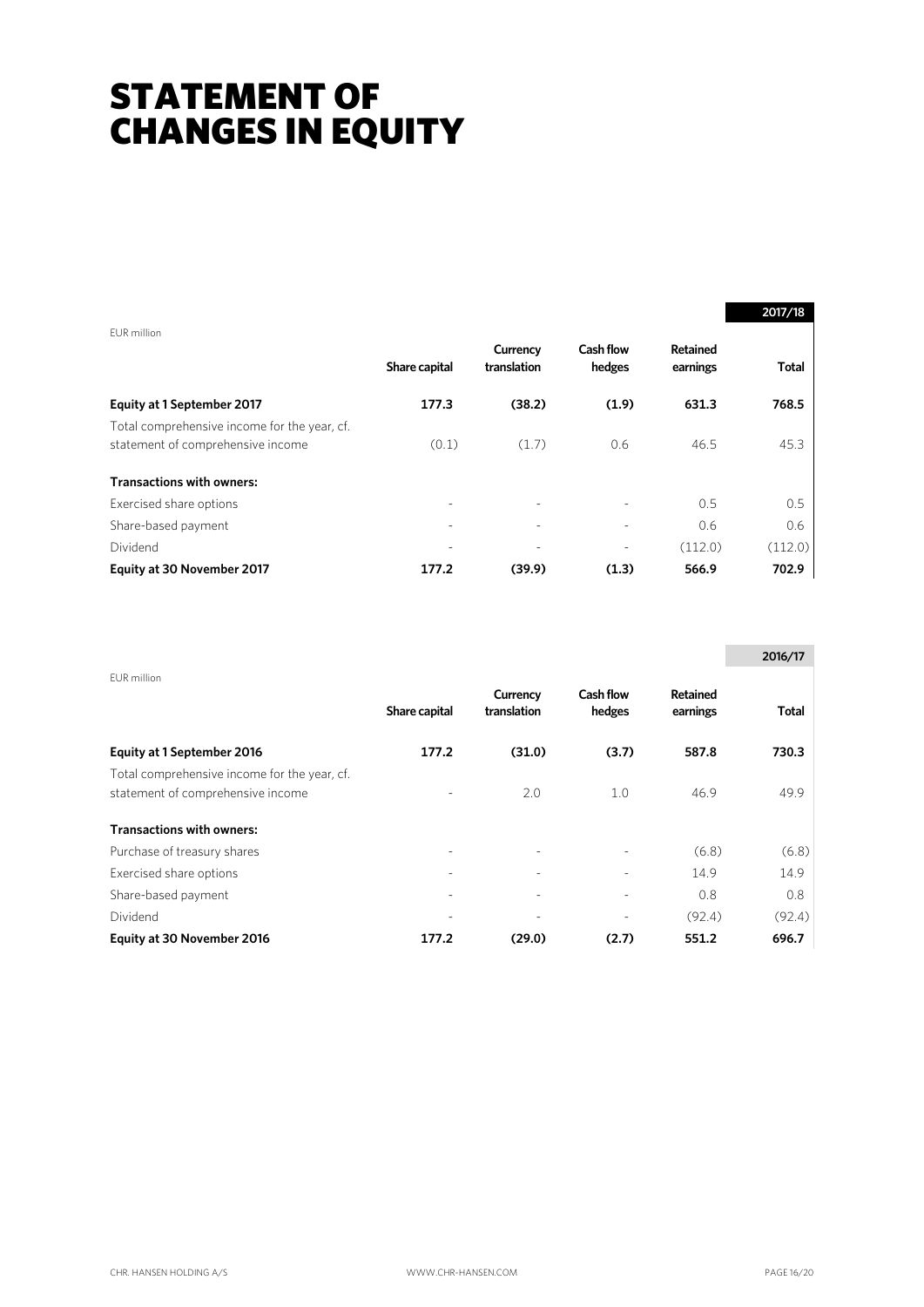## CASH FLOW STATEMENT

|                                                                          | Q1<br>2017/18  | Q1<br>2016/17 |
|--------------------------------------------------------------------------|----------------|---------------|
| <b>EUR</b> million                                                       |                |               |
| <b>Operating profit</b>                                                  | 64.7           | 64.6          |
| Non-cash adjustments                                                     | 16.1           | 14.3          |
| Change in working capital                                                | (41.7)         | (49.0)        |
| Interest payments made                                                   | (2.2)          | (2.1)         |
| Taxes paid                                                               | (32.7)         | (25.4)        |
| Cash flow from operating activities                                      | 4.2            | 2.4           |
| Investments in intangible assets                                         | (3.3)          | (3.0)         |
| Investments in property, plant and equipment                             | (19.9)         | (21.7)        |
| Sale of property, plant and equipment                                    | $\overline{a}$ | 2.3           |
| Cash flow used for operational investing activities                      | (23.2)         | (22.4)        |
| Free operating cash flow                                                 | (19.0)         | (20.0)        |
| Acquisition of entities, net of cash acquired                            |                | (73.0)        |
| Cash flow used for investing activities                                  | (23.2)         | (95.4)        |
| Free cash flow                                                           | (19.0)         | (93.0)        |
| Borrowings                                                               | 13.8           |               |
| Repayment of long-term loans                                             | (15.0)         | 33.6          |
| Exercise of options                                                      | 0.5            | (7.4)         |
| Purchase of treasury shares, net                                         | $\bar{a}$      | 14.9          |
| Dividends paid                                                           |                | (6.8)         |
| Cash flow used in financing activities                                   | (0.7)          | 34.3          |
| Net cash flow for the year                                               | (19.7)         | (58.7)        |
| Cash and cash equivalents at 1 September                                 | 73.0           | 119.8         |
| Unrealized exchange gains/(losses) included in cash and cash equivalents | (0.5)          | 0.4           |
| Net cash flow for the year                                               | (19.7)         | (58.7)        |
| Cash and cash equivalents, end of period                                 | 52.8           | 61.5          |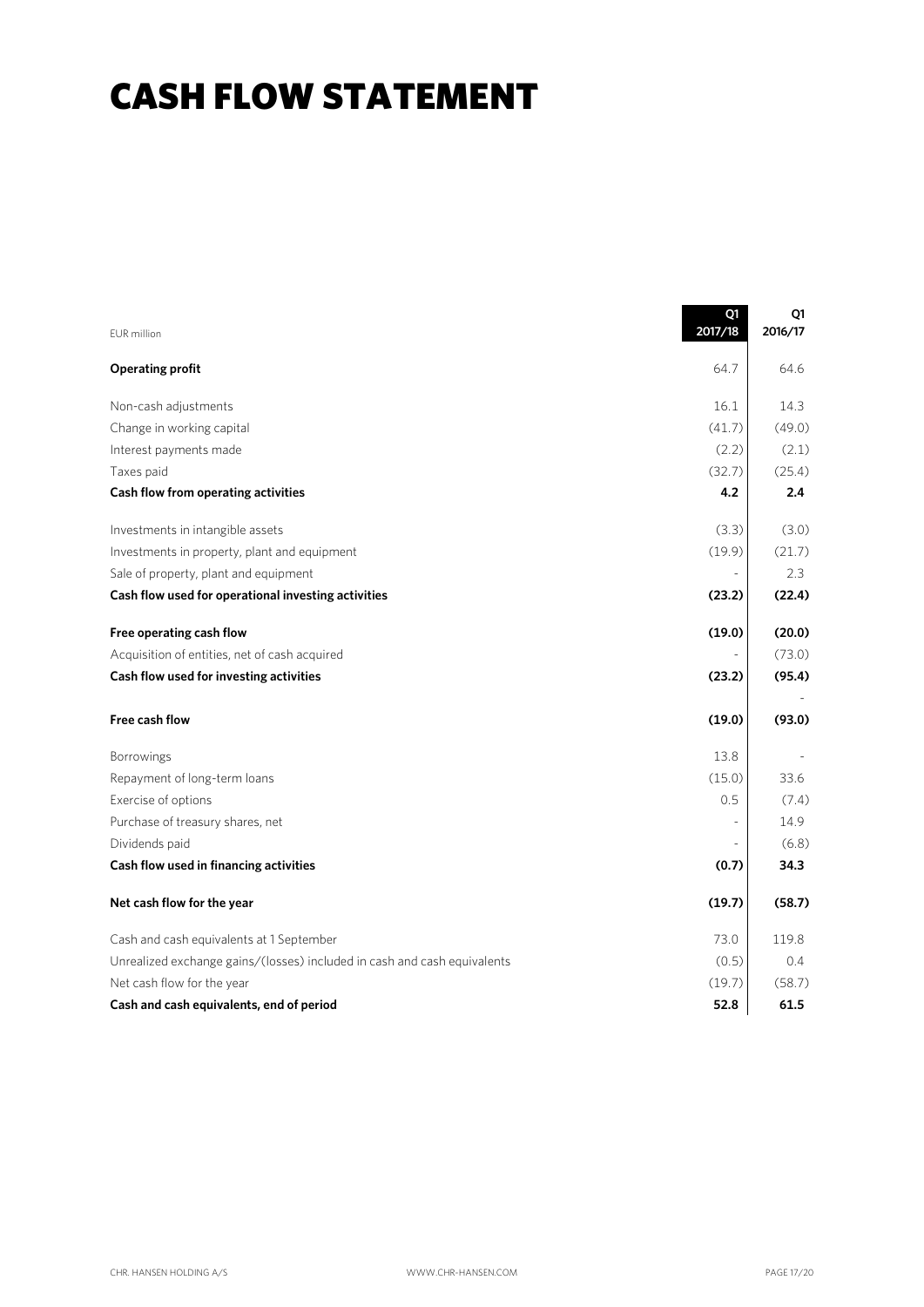## **SEGMENT INFORMATION**

| FUR million                                      |                                      |                              |                                 | Q1<br>2017/18 |
|--------------------------------------------------|--------------------------------------|------------------------------|---------------------------------|---------------|
|                                                  | Food<br>Cultures &<br><b>Enzymes</b> | Health &<br><b>Nutrition</b> | <b>Natural</b><br><b>Colors</b> | Group         |
| <b>INCOME STATEMENT</b>                          |                                      |                              |                                 |               |
| Revenue                                          | 155.1                                | 48.3                         | 51.1                            | 254.5         |
| EUR growth                                       | 7%                                   | 5%                           | $(1)\%$                         | 5%            |
| Organic growth                                   | 12%                                  | 10%                          | 4%                              | 10%           |
| EBITDA before special items                      | 58.4                                 | 15.6                         | 6.0                             | 80.0          |
| EBITDA margin before special items               | 37.7%                                | 32.3%                        | 11.8%                           | 31.4%         |
| Depreciation, amortization and impairment losses | (9.2)                                | (4.4)                        | (1.7)                           | (15.3)        |
| EBIT before special items                        | 49.2                                 | 11.2                         | 4.3                             | 64.7          |
| EBIT margin before special items                 | 31.7%                                | 23.2%                        | 8.4%                            | 25.4%         |
| Special items and net financial expenses         |                                      |                              |                                 | (4.3)         |
| <b>Profit before tax</b>                         |                                      |                              |                                 | 60.4          |

|                                      |                              |                                 | ~<br>2016/17  |
|--------------------------------------|------------------------------|---------------------------------|---------------|
| Food<br>Cultures &<br><b>Enzymes</b> | Health &<br><b>Nutrition</b> | <b>Natural</b><br><b>Colors</b> | Group         |
|                                      |                              |                                 |               |
| 144.3                                | 46.0                         | 51.4                            | 241.7         |
| 9%                                   | 28%                          | 13%                             | 13%           |
| 10%                                  | 8%                           | 13%                             | 11%           |
| 59.1                                 | 13.4                         | 7.0                             | 79.5          |
| 41.0%                                | 29.2%                        | 13.6%                           | 32.9%         |
| (8.7)                                | (3.7)                        | (1.6)                           | (14.0)        |
| 50.4                                 | 9.7                          | 5.4                             | 65.5          |
| 35.0%                                | 21.1%                        | 10.5%                           | 27.1%         |
|                                      |                              |                                 | (3.7)<br>61.8 |
|                                      |                              |                                 |               |

 $\overline{\phantom{a}}$   $\overline{\phantom{a}}$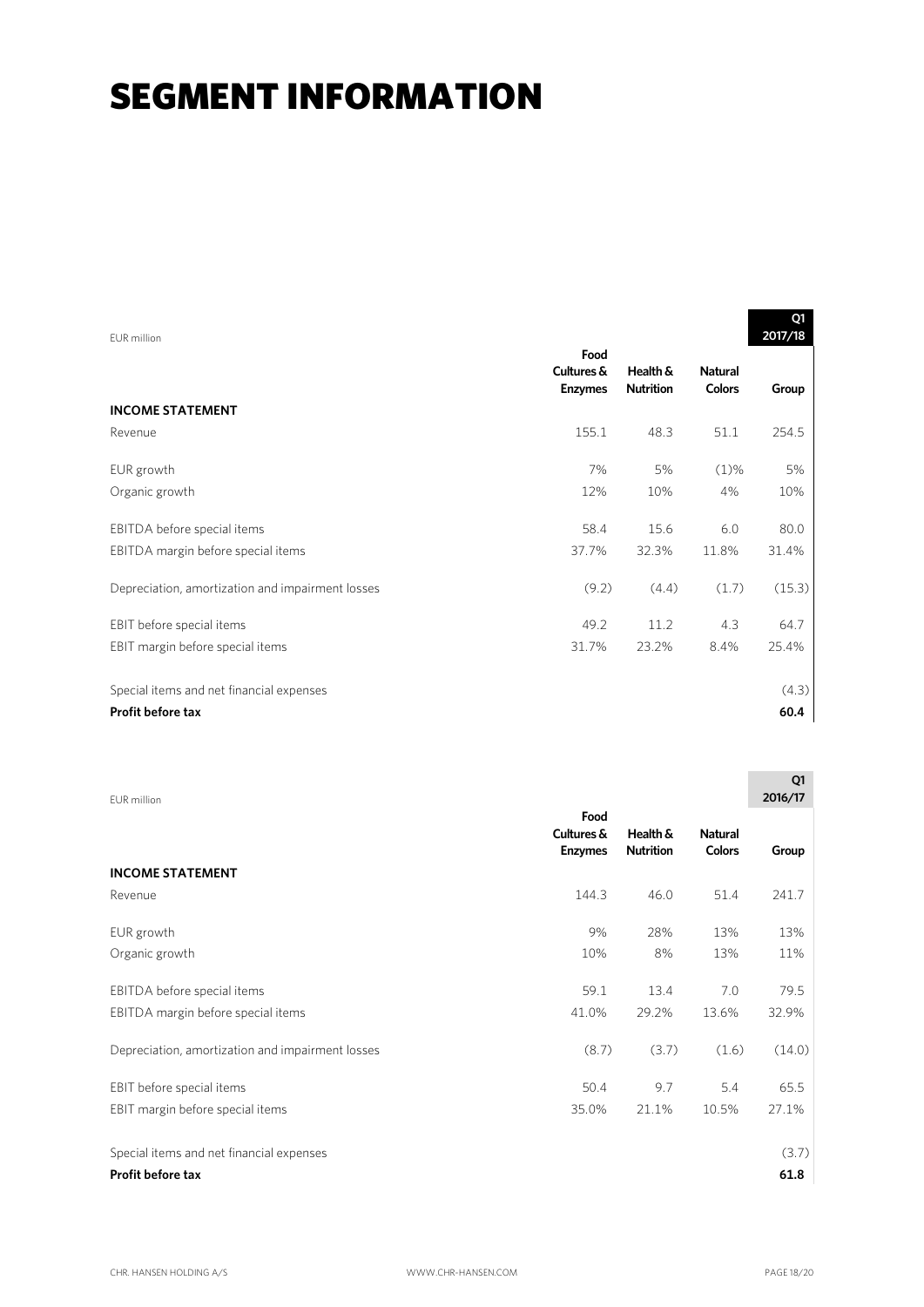## SEGMENT INFORMATION

(CONTINUED)

|                                                         |                |                  |                          | 30 Nov<br>2017 |
|---------------------------------------------------------|----------------|------------------|--------------------------|----------------|
| EUR million                                             | Food           |                  |                          |                |
|                                                         | Cultures &     | Health &         | <b>Natural</b>           |                |
| <b>ASSETS</b>                                           | <b>Enzymes</b> | <b>Nutrition</b> | <b>Colors</b>            | Group          |
| Goodwill                                                | 533.4          | 232.4            | $\overline{\phantom{a}}$ | 765.8          |
| Other intangible assets                                 | 101.5          | 106.6            | 16.2                     | 224.3          |
| Intangible assets                                       | 634.9          | 339.0            | 16.2                     | 990.1          |
| Property, plant and equipment                           | 280.2          | 95.3             | 46.7                     | 422.2          |
| Total non-current assets excluding deferred tax         | 915.1          | 434.3            | 62.9                     | 1,412.3        |
| Inventories                                             | 68.8           | 25.3             | 53.6                     | 147.7          |
| Trade receivables                                       | 82.1           | 27.2             | 34.1                     | 143.4          |
| Trade payables                                          | (39.1)         | (14.9)           | (25.5)                   | (79.5)         |
| Net working capital                                     | 111.8          | 37.6             | 62.2                     | 211.6          |
| Assets not allocated                                    |                |                  |                          | 93.3           |
| Group assets                                            |                |                  |                          | 1,796.7        |
| Invested capital excluding goodwill                     | 493.5          | 239.5            | 125.1                    | 858.1          |
| <b>ROIC excluding goodwill</b>                          | 40.8%          | 18.7%            | 15.0%                    | 30.9%          |
| Investment in non-current assets excluding deferred tax | 17.2           | 4.0              | 2.0                      | 23.2           |
|                                                         |                |                  |                          |                |
|                                                         |                |                  |                          | 30 Nov         |
|                                                         | Food           |                  |                          | 2016           |
|                                                         | Cultures &     | Health &         | <b>Natural</b>           |                |
| <b>ASSETS</b>                                           | <b>Enzymes</b> | <b>Nutrition</b> | Colors                   | Group          |
| Goodwill                                                | 545.3          | 233.8            | $\overline{\phantom{a}}$ | 779.1          |
| Other intangible assets                                 | 109.8          | 113.7            | 15.8                     | 239.3          |
| Intangible assets                                       | 655.1          | 347.5            | 15.8                     | 1,018.4        |
| Property, plant and equipment                           | 248.3          | 79.4             | 43.8                     | 371.5          |
| Total non-current assets excluding deferred tax         | 903.4          | 426.9            | 59.6                     | 1,389.9        |
| Inventories                                             | 64.0           | 24.8             | 45.4                     | 134.2          |
| Trade receivables                                       | 79.7           | 29.7             | 31.0                     | 140.4          |
| Trade payables                                          | (36.9)         | (13.0)           | (24.7)                   | (74.6)         |
| Net working capital                                     | 106.8          | 41.5             | 51.7                     | 200.0          |
| Assets not allocated                                    |                |                  |                          | 102.7          |
| Group assets                                            |                |                  |                          | 1767.2         |
| Invested capital excluding goodwill                     | 464.9          | 234.6            | 111.3                    | 810.8          |
| <b>ROIC excluding goodwill</b>                          | 45.0%          | 17.8%            | 22.1%                    | 34.3%          |